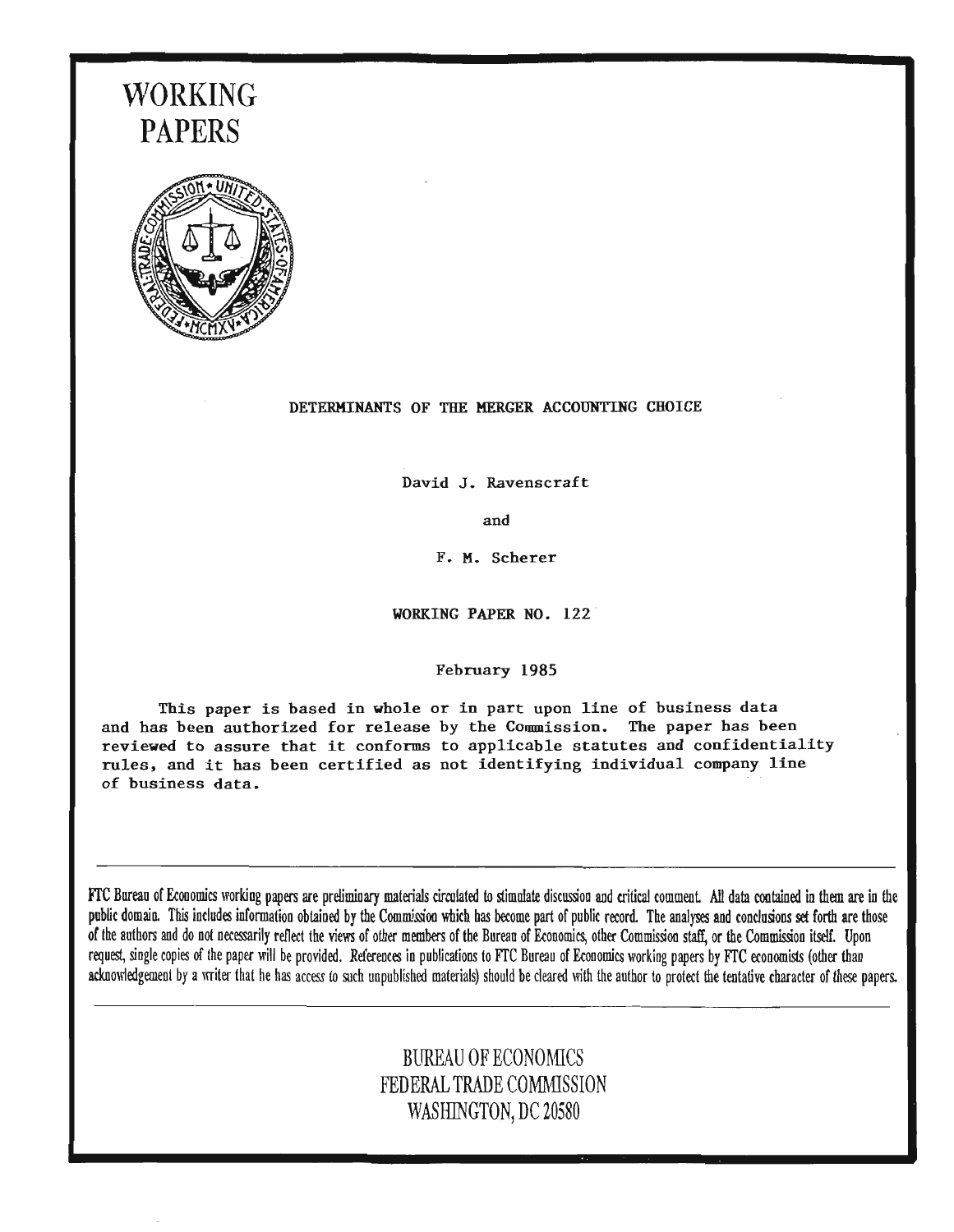#### DETERMINANTS OF THE MERGER ACCOUNTING CHOICE

David J. Ravenscraft

Federal Trade Commission

and

F. M. Scherer

Swarthmore College

February 1985

The representations and conclusions presented herein are those of the authors and have not been adoped in whole or in part by the Federal Trade Commission or its Bureau of Economics, or any other entity of the Commission. The Manager of the Line of Business Program has certified that he has reviewed and approved the disclosure avoidance procedures used by the staff of the Line of Business Program to ensure that the data included in this paper do not identify individual company line of business data.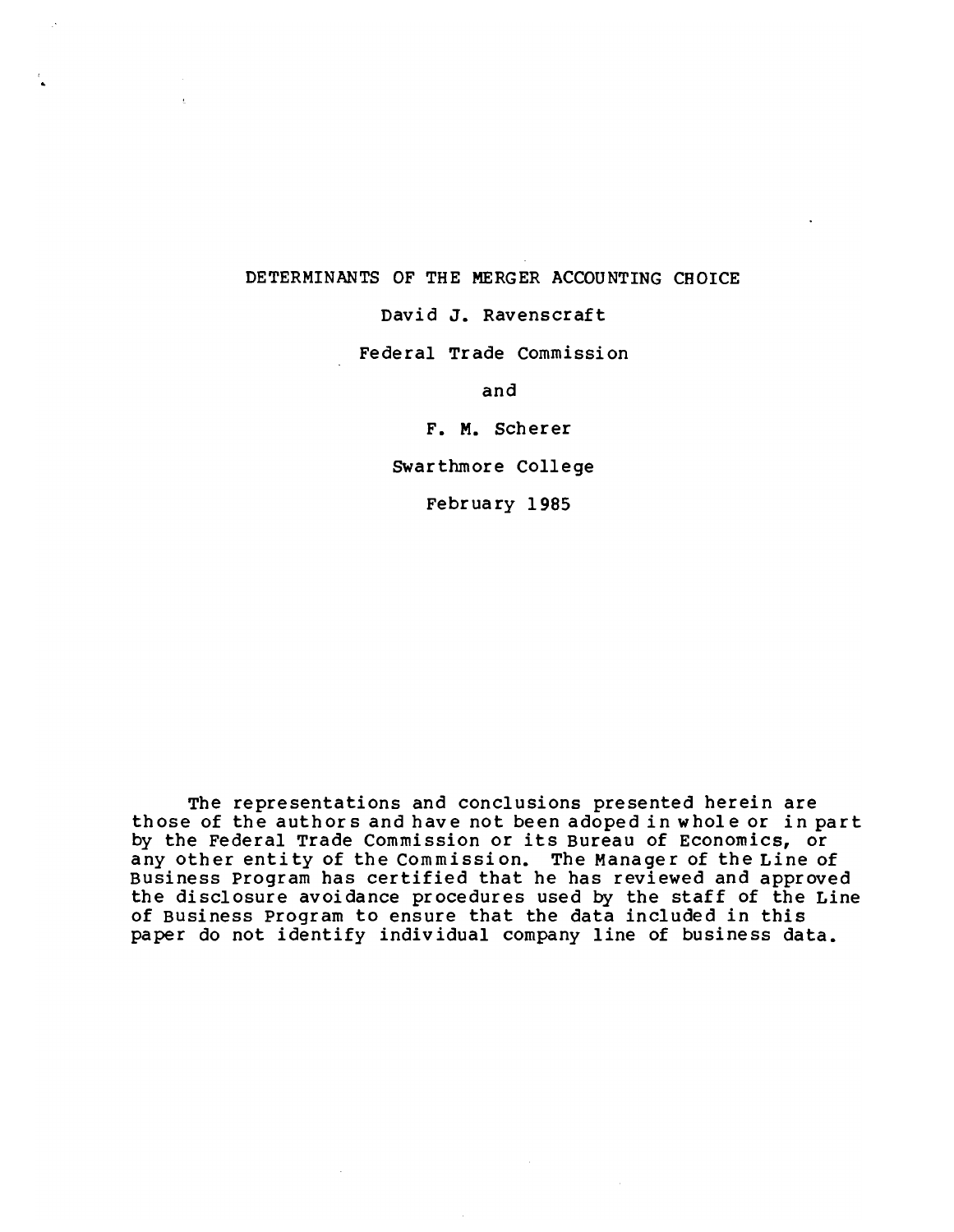#### DETERMINANTS OF THE MERGER ACCOUNTING CHOICE

#### David Ravenscraft and F. M. Scherer<sup>s</sup>

Much has been written from both normative and positive (explanatory) perspectives about the choice between purchase and pooling-of-interests accounting for mergers and acquisitions. This paper extends the positive literature by presenting the results of an unusually wide-ranging statistical study of merger accounting choices.

Normative statements by the AICPA and Accounting Principles Board tried to, and presumably did, influence business enterprises' choices. There is reason to believe that pooling accounting became more widely used as guidelines were clarified and in some respects weakened between 1950, with the publication of AICPA Research Bulletin 40, and November 1970, when APB Opinion Mo. 16 on "Business Combinations" became effective. APB 16's restrictive language is believed to have turned the tide and discouraged poolings, although the quantitative evidence on this point is mager.

The positive scholarly literature has been concerned primarily with 1 answering two questions: whether the choice of accounting methods has been influenced by companies' desire to put post-merger earnings and

<sup>\*</sup>Bureau of Economics, Federal Trade Commission, and Department of Economics, Swarthmore College, respectively. Scherer's work was supported under National Science Foundation grant SES-8209766. The authors are grateful to John Caparusso, Ernest Cowan, James Lamberth, Gloria Reyes, Diana Voss, Mike Warner, and Dorothy Wilson for research assistance.

Use is made of Line of Business data collected by the Federal Trade Commission. A review by FTC staff has determined that individual company data are not disclosed. The conclusions are the authors' and not necessarily those of the FTC.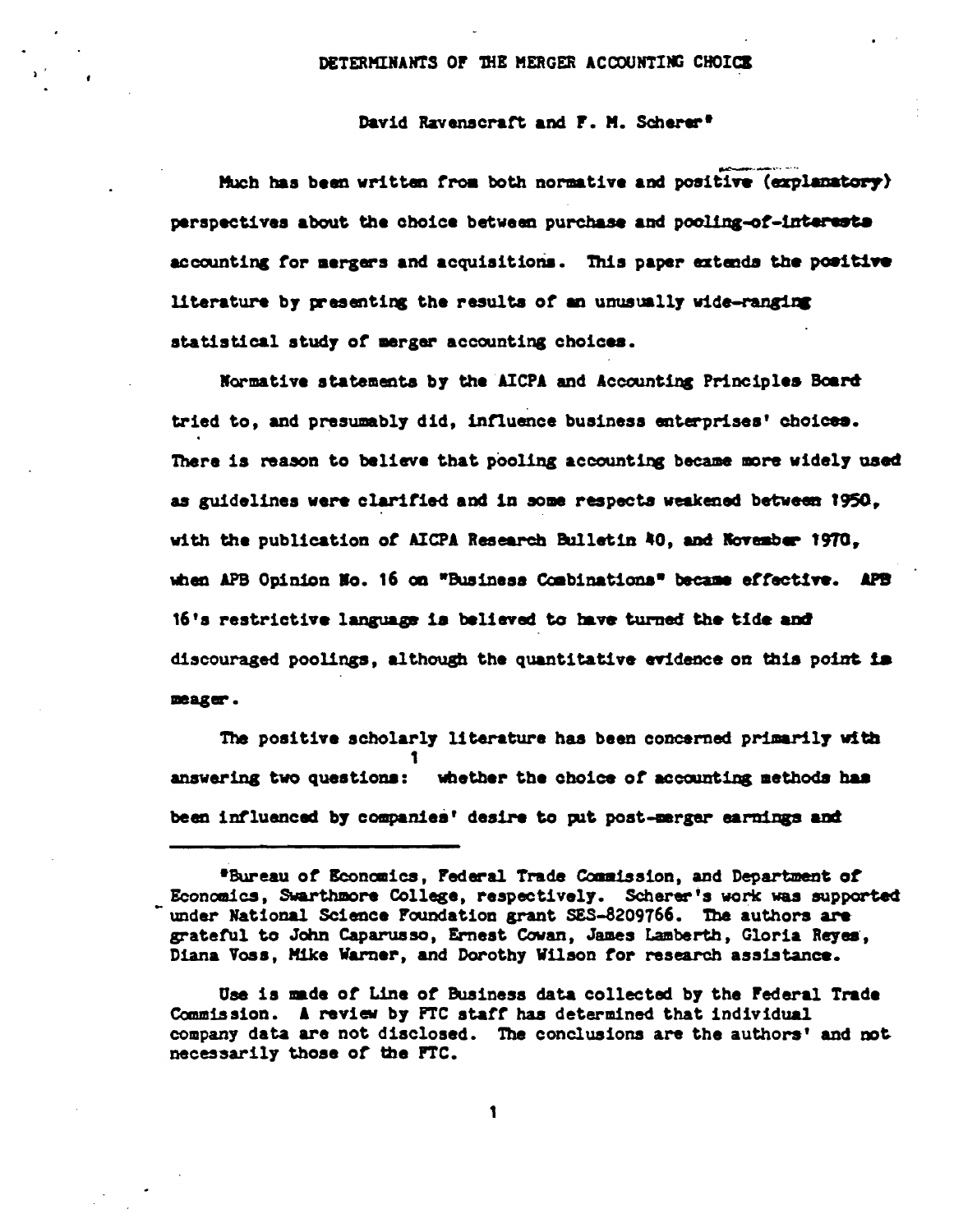returns on book equity in the most favorable light, and whether the stock market's evaluation of post-marger performance is significantly influenced by the accounting method choice. The answer to the first question has been increasingly affirmative as companies achieved greater sophistication in their understanding of the alternatives. On the second question, the evidence is more equivocal but generally negative.

Our approach to the problem is broader in both the set of hypotheses tested and the scope of the data examined. It stemmed from the development of a merger data base linked to the Federal Trade Commission's Line of Business (segmental) financial performance reports for the years 1974-77. As a part of the effort, comprehensive information on merger accounting choices between 1950 and 1978 was needed. For this purpose, the sampling method used in previous studies -- confined to mergers for which New York Stock Exchange listing statements were issued -- would not suffice, since such statements cover fewer than a fourth of all acquisitions and are biased toward mergers in which new common or preferred stock is issued. Yet when one attempts to extend the coverage, one discovers that even during the 1970s, when disclosure regulations had become more stringent, the information made public by corporations is quite incomplete. Our objective therefore was to develop a prediction model by which one could, using the data available on individual acquisitions, reliably predict the accounting method chosen even when no purchase - pooling disclosure was sade.

#### The Sample

Our working sample consisted of 6,827 acquisitions consummated between 1950 and 1979 by the 472 corporations comprising the FTC's Line of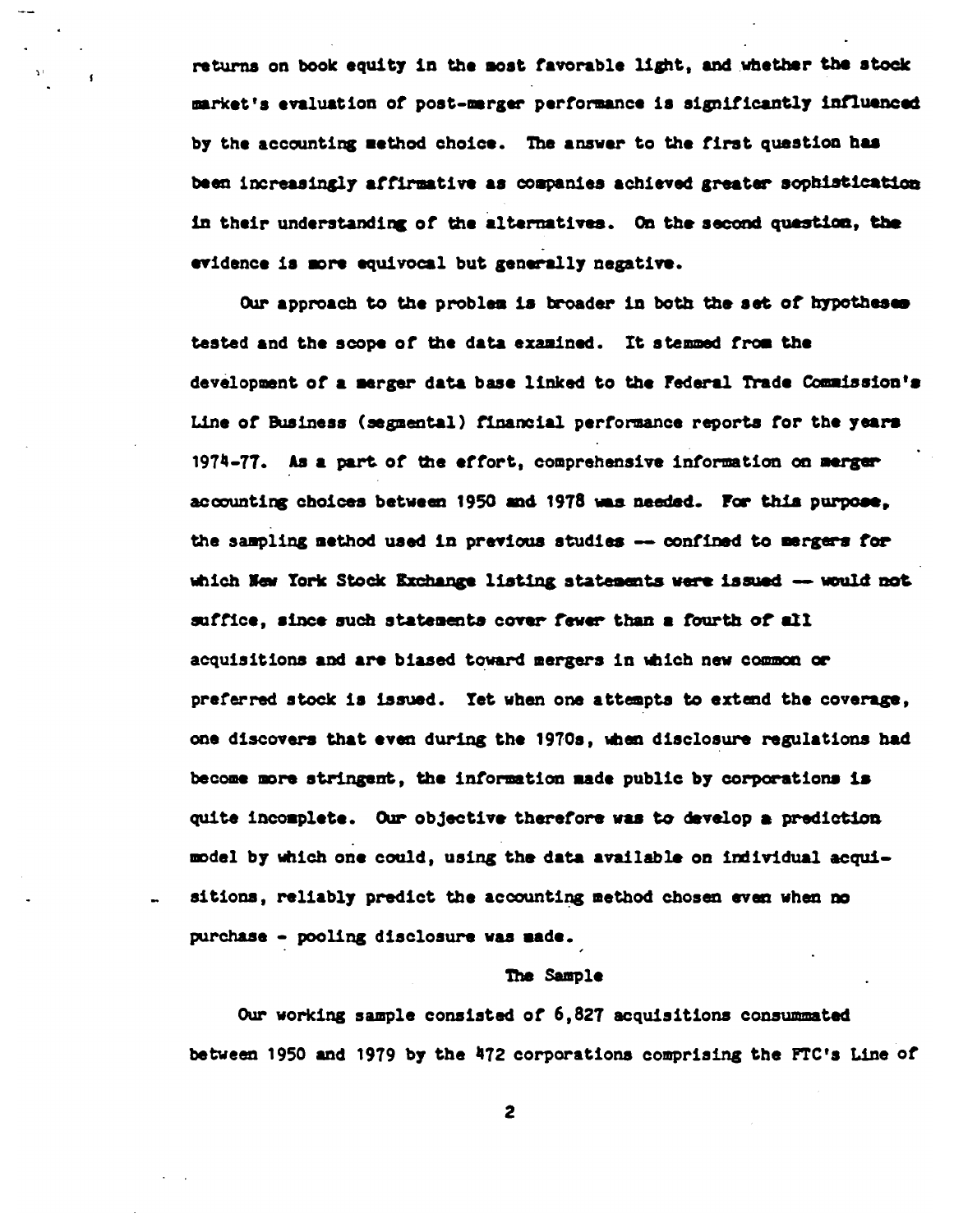Business survey for 1975-77.2 The FTC survey was primarily concerned with manufacturing industries, and so our focus was on mergers linked to any of 261 standardized manufacturing Line of Business categories. Although some data on nonmanufacturing mergers were gathered and are discussed in a footnote, the emphasis was on manufacturing.

An extensive effort was made to identify the accounting treatment chosen (i.e., purchase, pooling, dirty pooling, or equity) for each merger in the sample. Four main thrusts were taken. First, a personalized letter was written by the second author to the chief financial officer of each sample corporation, asking that his staff code a list of the company's recorded manufacturing mergers as to accounting treatment. A 42 percent response rate was achieved. However, because company respondents sometimes lacked the necessary historical records, not all relevant mergers on the list were coded, and subsequent research revealed that some mergers had been omitted from the lists. Second, a team of research assistants screened annual reports, 10-K reports, and other disclosure documents on file at the Securities and Exchange Commission's corporate records library in Washington, D.C. Unfortunately, most such records for years earlier than 1967 had been destroyed because of space limitations. Thus, a third search of missing annual reports was conducted at the business school libraries of the University of Pennsylvania, Northwestern - University, and Harvard University. Three different university libraries were visited to minimize the difficulties of working with microfilm and to span coverage gaps at each institution. Finally, all missing observations and all on which conflicting information had been recorded

 $\mathbf{3}$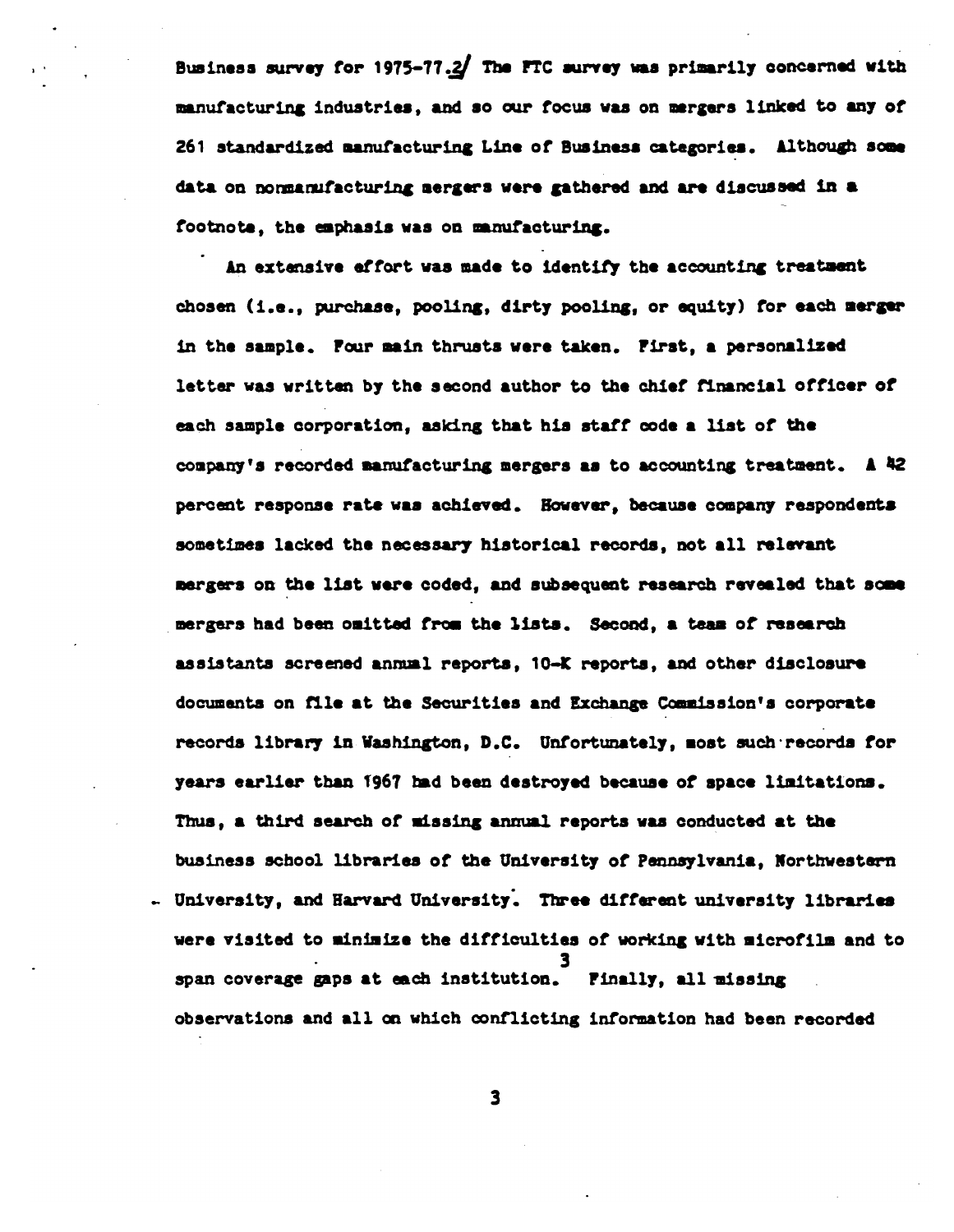were researched using the University of Pennsylvania's nearly complete hard-bound collection of New York Stock Exchange listing statements.

This four-phase search yielded accounting method information on 4,562 of the 6,827 sample mergers and acquisitions. Because explicit disclosure is more likely on larger mergers, the mergers on which information was obtained accounted for approximately 87 percent of total estimated acquired entity sample assets. For the remaining 2,265 (mostly smaller) acquisitions, the identification of accounting method, if possible at all, had to come from use of the prediction model presented here.

#### Hypotheses and Variables

Several predictive hypotheses and variables, some similar to those used in earlier studies and some new, were developed.

By analyzing only listing statement mergers, previous studies have been confined to mergers based upon an exchange of stock. Our sample is not so restricted. Especially since APB 16, but even before, one would expect exchange-of-stock transactions to be more likely to be treated as poolings than cash acquisitions or (since APB 16) mixed cash-stock transactions. The data on this facet came from the Federal Trade Commission's historical mergers and acquisitions computer tape, augmented by information from listing statements, annual reports, and Moody's Industrials Manual. The FTC tape distinguishes among mergers effected through an exchange of securities (including bonds), those made for cash, and those entailing a combination of cash and securities as consideration. Even accepting this limitation, which permitted no distinction (possibly important since 1970) between common and preferred stock transactions, the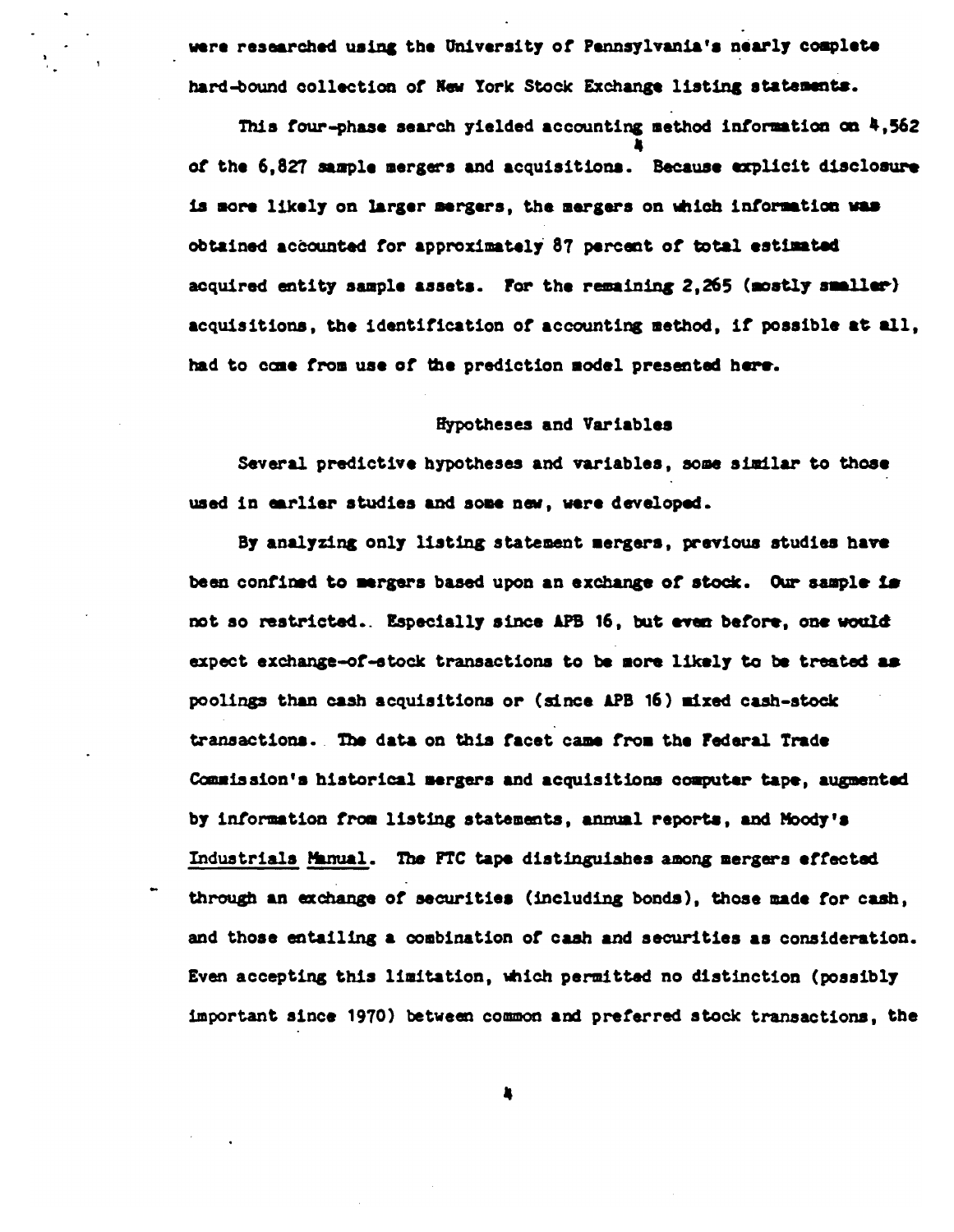data were incomplete. Faced with missing data on an important variable, one can either drop the observation from the sample or "plug" the missing observation at some average value. Consistent with our desire for comprehensiveness, we adopted the "plug" alternative. However, in "plugging' the  $1 - 0$  all-securities dummy variable at its average known-sample value of 0.62, one may be imparting a bias, since the mergers for which no consideration type data are available tend to be the smaller ones on which no stock listing statement was filed, and for them the incidence of cashonly transactions may have been higher than for the whole sample. To control for this possible bias, we adopted what we believe (perhaps wrongly) to be a novel technique of multiplying a separate  $1 - 0$  "plug" dummy variable by the plugged value and letting the estimated coefficient on that synthetic variable correct for the plugging bias.

Early AICPA research bulletins placed considerable weight on the relative size of the merging firms, arguing that pooling was normally appropriate only when the acquired entity was not small relative to the acquirer, the threshold for "smallness" being variously placed in the range of 5 to 20 percent of exchanged shares. This criterion disappeared from APB 16, although only after the APB had provisionally accepted its continuation. Our prediction variable is the ratio of the acquired to the acquiring entity's (sometimes roughly) estimated assets (or when asset . data were unavailable, consideration paid). We expect that the larger the relative size of the acquired entity was, the more likely pooling was, especially before 1970.

Previous research has shown that, especially after the 1950s, pooling was likely when the acquirer paid a substantial stock premium over the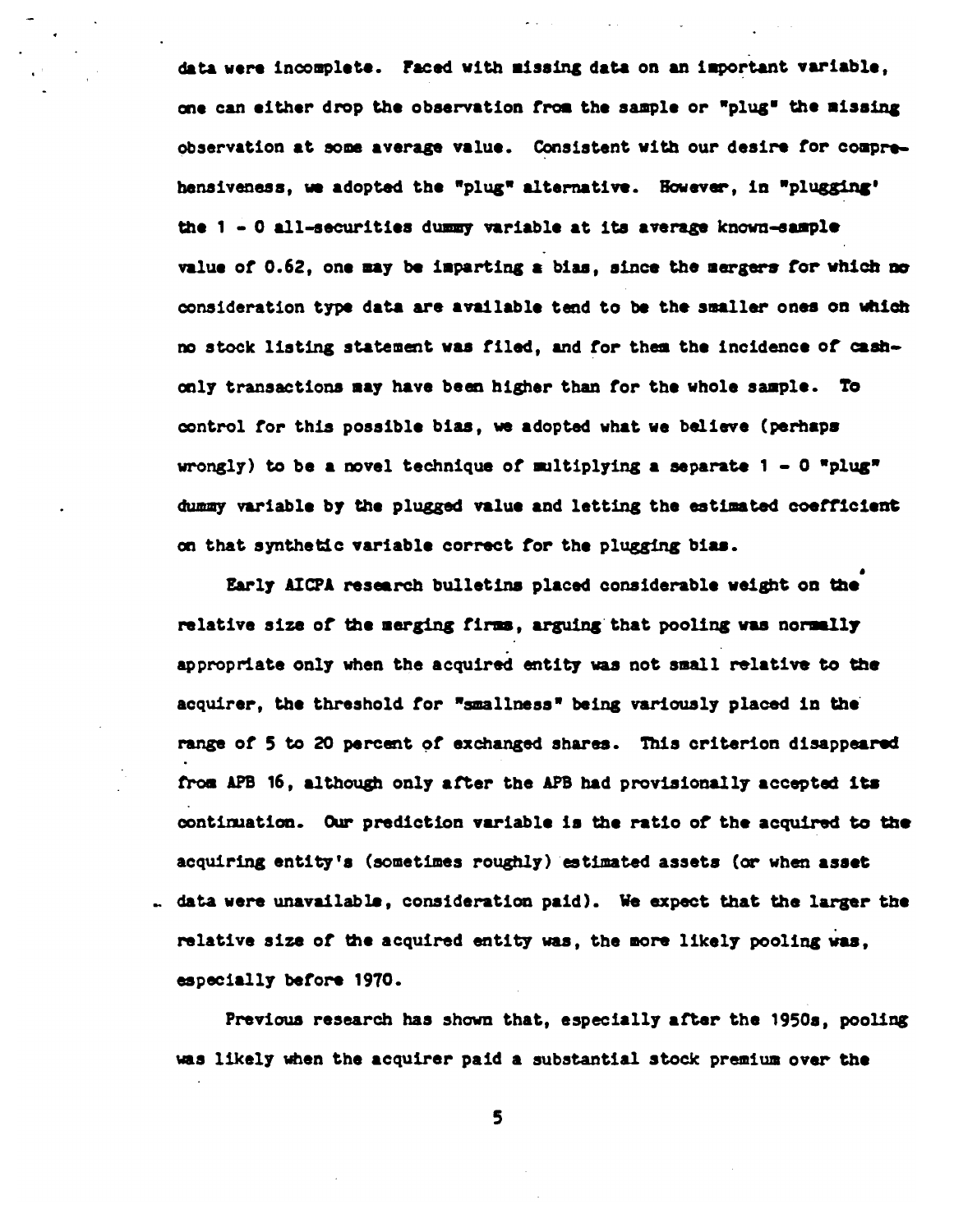acquired firm's book value, whereas purchase accounting was favored when acquisitions were made for below-book consideration values. This rule of thumb leaves the acquiring firm with asset and equity values that enhance subsequent accounting rates of return on equity. Our approach to this phenomenon is complicated by two factors.

For one, unlike previous analyses, our sample includes both tax-free mergers and acquisitions taxable to the original acquired entity owners. The rule of thumb stated above applies clearly only for tax-free acquisitions, usually those associated with an exchange of stock. For cash acquisitions, which tend to be taxable, incentives might be reversed, since by treating an acquisition on which it paid a premium above book value as a purchase, the acquiring firm can often "step up" real asset values and enjoy a higher depreciation shield against corporate income taxes, thereby enhancing cash flow.

Second. by covering a sample much broader than those on which NYSE listings were published, we could only determine the values of both consideration paid and acquired entity book value for 1.409 of our 4.562 mergers. To estimate for the full sample the effect of market conditions conducive to the payment of premiums over book, we were forced to adopt a cruder, more aggregative approach. Specifically, we introduce a variant of Tobin's Q index, measuring for any given year the average ratio of consideration paid to book value for all the mergers in that year for which data on both variables were available. A separate disaggregated analysis is conducted for the 1,409 merger subset on which full individual consideration and book value data were available. In both instances, a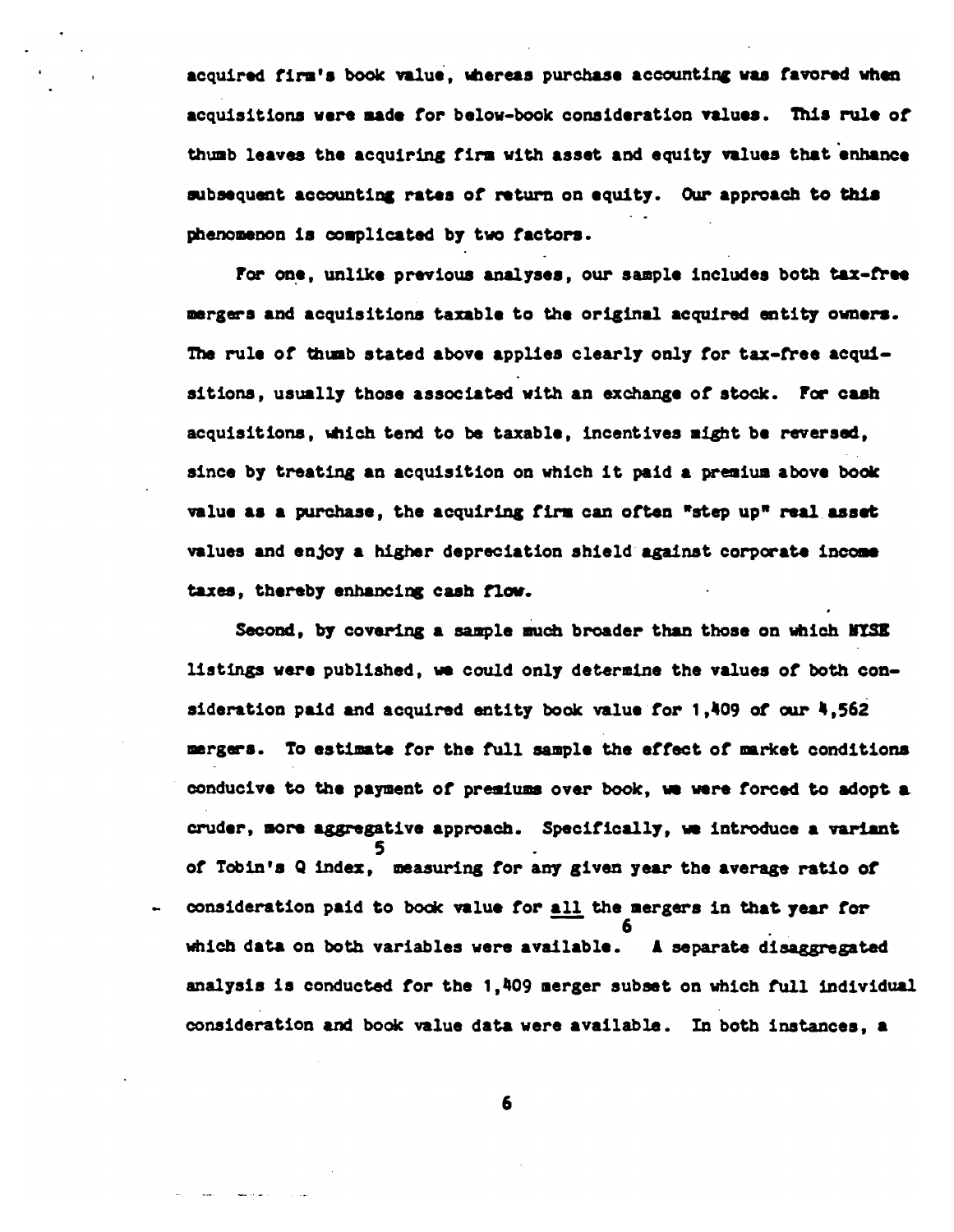stronger tendency toward pooling is expected for acquisitions consummated with stock when the Tobin's Q index is high. For cash acquisitions, the opposite pattern is expected.

APB 16 requires the use of purchase accounting for acquisitions of only part of a company (e.g., subsidiaries, divisions, or plants) and for acquisitions in which an early and substantial sell-off of acquired assets is contemplated. Earlier writings included similar criteria, but more permissively. Moody's Industrials and other sources were used, no doubt with incomplete success, to identify acquisitions followed by substantial sell-offs within the next three years. The FTC merger history tape, supplemented by other sources such as Moody's, was used to identify acquisitions that comprised only a division or other fractional part of the selling entity's assets.

For either industry-specific or idiosyncratic reasons, different companies may, especially before 1970, have manifested markedly divergent preferences for one mode of accounting over another even when such "objective" variables as relative size and the form of exchange were the same. We therefore include in our analysis a company-specific policy variable denoting the fraction of all accounting choice-coded acquisitions (excluding the one being analyzed) made under pooling, given that the company had at least five coded acquisitions over the 1950-79 sample span. For companies with fewer than five coded acquisitions, a "plug" was inserted giving the fraction of coded poolings to all sample company coded acquisitions. Since companies with fewer than five coded acquisitions are not necessarily representative of the entire sample, a bias control dummy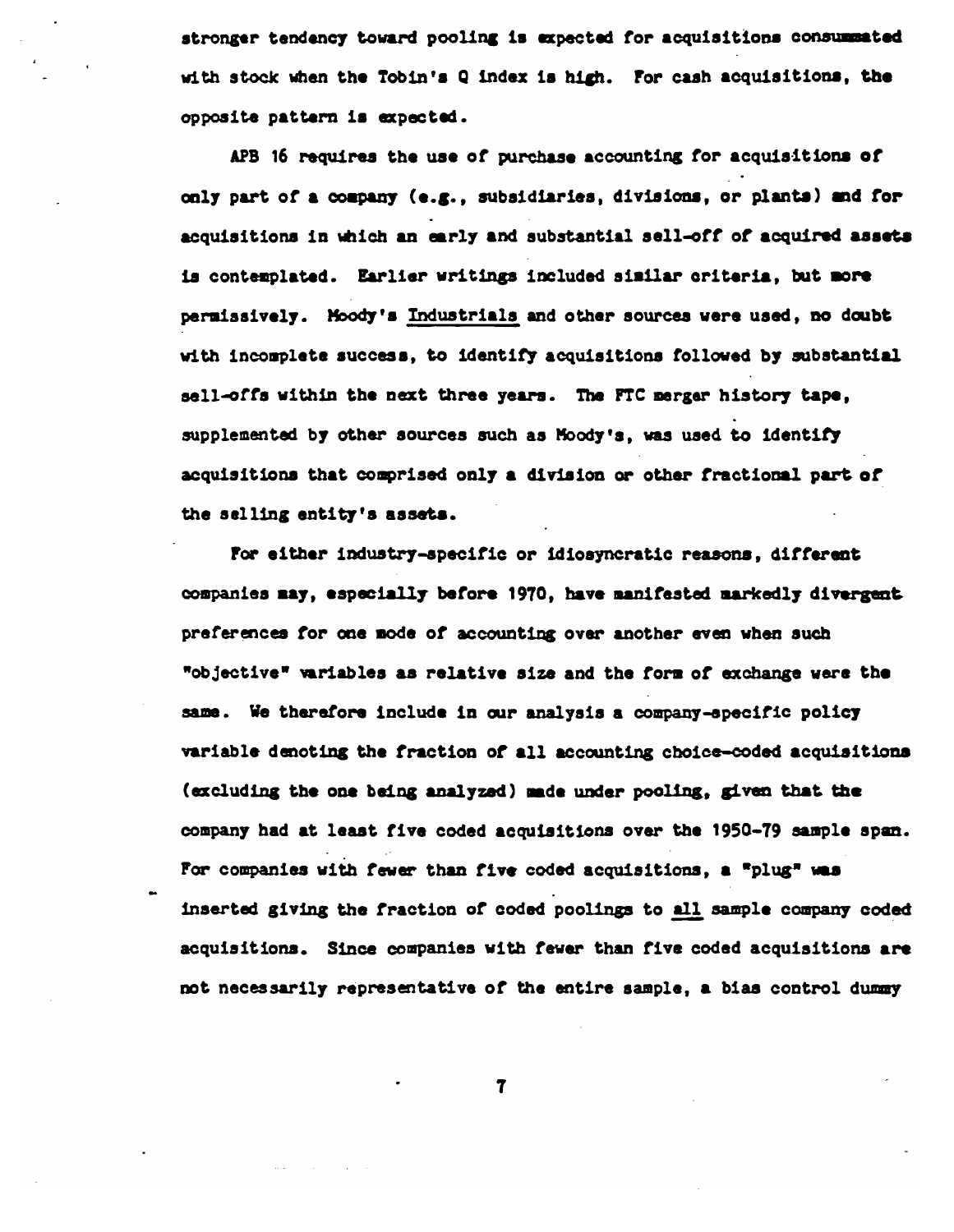variable, multiplying 1 times the plug value for any plugged acquisition, was also introduced.

Finally, we have noted repeatedly that the rules governing accounting method choices and perhaps also companies' subjective preferences have changed over time -- presumably toward increasing use of pooling up to 1970 and decreasing use thereafter. These possible temporal changes are taken into account in three ways. First, a time trend variable (with  $1950 = 0$ ) will be introduced. Second, the sample will be divided into pre- and post-1970 acquisitions, and the homogeneity of coefficient estimates between time periods will be tested. Because APB 16 was issued in exposure draft form in February 1970 and might have had some preemptive influence, we delete that year from the split sample. Third, various nonlinear tests are conducted to determine the year in which pooling-ofinterest accounting use peaked.

To sum up, the variables used in our analysis, their memonic characterizations, and their full-sample means are as follows:

| Mnemonic       | Description                                                                                                                                                               | Mean Value |
|----------------|---------------------------------------------------------------------------------------------------------------------------------------------------------------------------|------------|
| ACCTG          | A dummy variable reflecting the accounting mode<br>chosen: 1 if pooling, 0 if purchase                                                                                    | 0.554      |
| <b>STOCK</b>   | A dummy variable reflecting the consideration form:<br>1 if all securities; plugged at 0.62 if consider-<br>ation type unknown; 0 otherwise.                              | 0.701      |
| <b>STPLG</b>   | A dunmy variable with a value of 1 if the STOCK<br>variable was plugged at 0.62                                                                                           | 0.152      |
| <b>MIXED</b>   | A dummy variable with a value of 1 if the merger<br>consideration was a combination of securities and<br>cash (plugged at 0.05 if the consideration type<br>was unknown). | 0.044      |
| <b>PARTIAL</b> | A dummy variable with a value of 1 for acquisitions<br>of only a part of the selling firm's assets                                                                        | 0. OSQ     |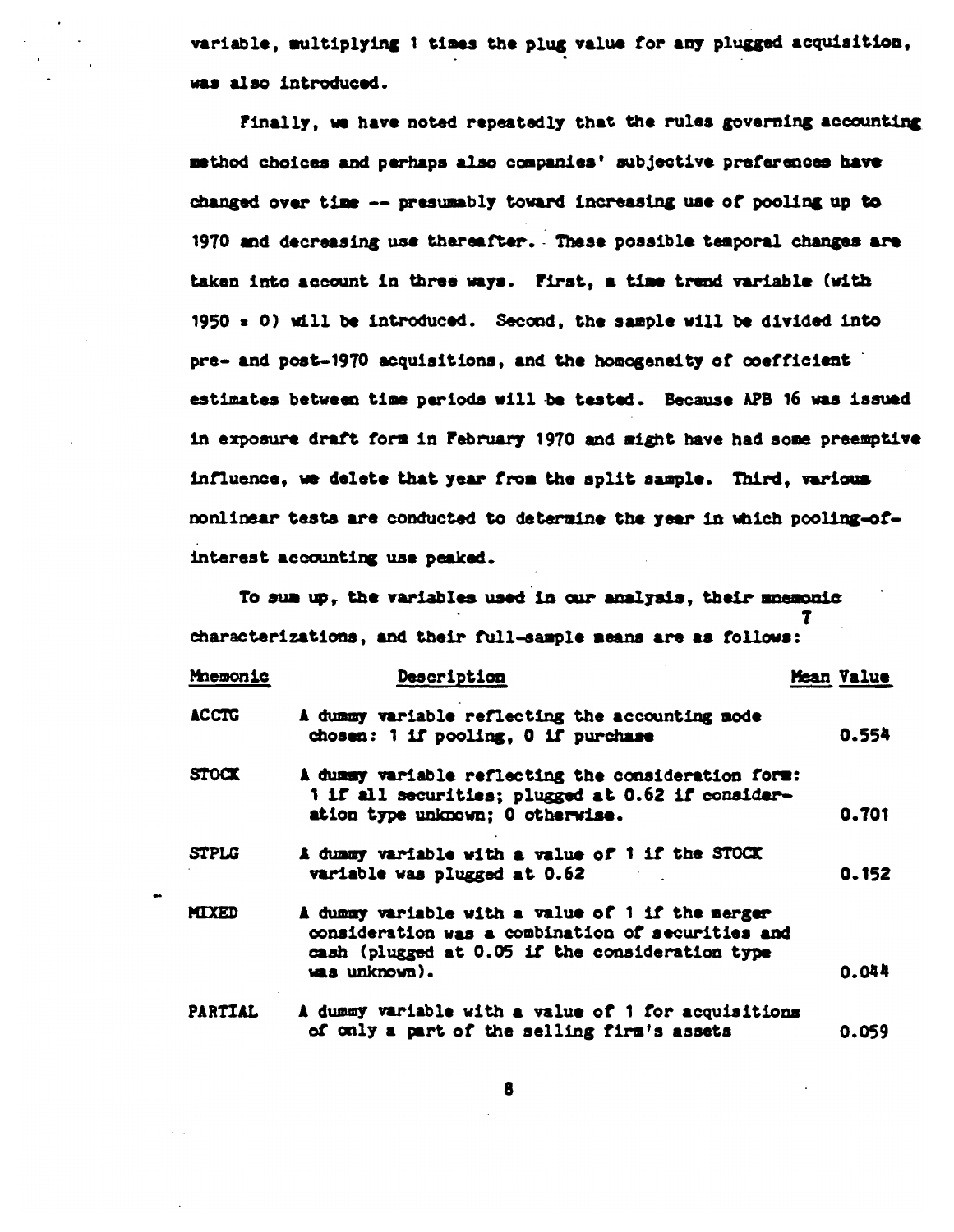| <b>DIVEST</b> | A dummy variable with a value of 1 for acquisitions<br>followed within three years by a substantial<br>asset sell-off                                               | 0.019  |
|---------------|---------------------------------------------------------------------------------------------------------------------------------------------------------------------|--------|
| <b>RELSIZ</b> | The ratio of the acquired to the acquiring entity's<br>estimated assets at the time of acquisition                                                                  | 0.049  |
| Q-STOCK       | Aggregate Tobin's Q (consideration / book value)<br>for the year of acquisition if stock acquisition;<br>zaro otherwise                                             | 1.059* |
| Q-CASH        | Aggregate Tobin's Q for cash acquisitions; zero<br>if not a cash acquisition                                                                                        | 0.382* |
| P-STOCK       | For subsample, individual premium index (i.e.,<br>consideration / book value) on stock acquisitions;<br>zero otherwise                                              | 1.224  |
| P-CASH        | For subsample, individual premium index for cash<br>acquisitions; zero if not a cash acquisition                                                                    | 0.280  |
| <b>EXPER</b>  | Fraction of other coded mergers accounted for as<br>poolings for individual companies with five or<br>more coded mergers                                            | 0.541  |
| <b>EXPLG</b>  | Dummy variable with value of 1 if a company had<br>fewer than five coded mergers, so that the all-<br>sample pooling ratio (.527) was inserted into<br><b>EXPER</b> | 0.062  |
| YEAR          | Time trend variable (1950 = 0; 1979 = 29)                                                                                                                           | 17.60  |
|               |                                                                                                                                                                     |        |

#### Methodology

Most earlier studies of marger accounting method choices have relied primarily upon comparisons of average values for a limited array of classificatory variables. Because we have a such richer set of explanatory variables, the preferred methodology is multiple regression analysis. However, because the dependent variable ACCTG consists entirely

"When these ratios are divided by the relative frequency of stock or cash acquisitions, the raw average Q value is obtained, i.e., 1.510 for stock acquisitions and 1.501 for the cash transactions.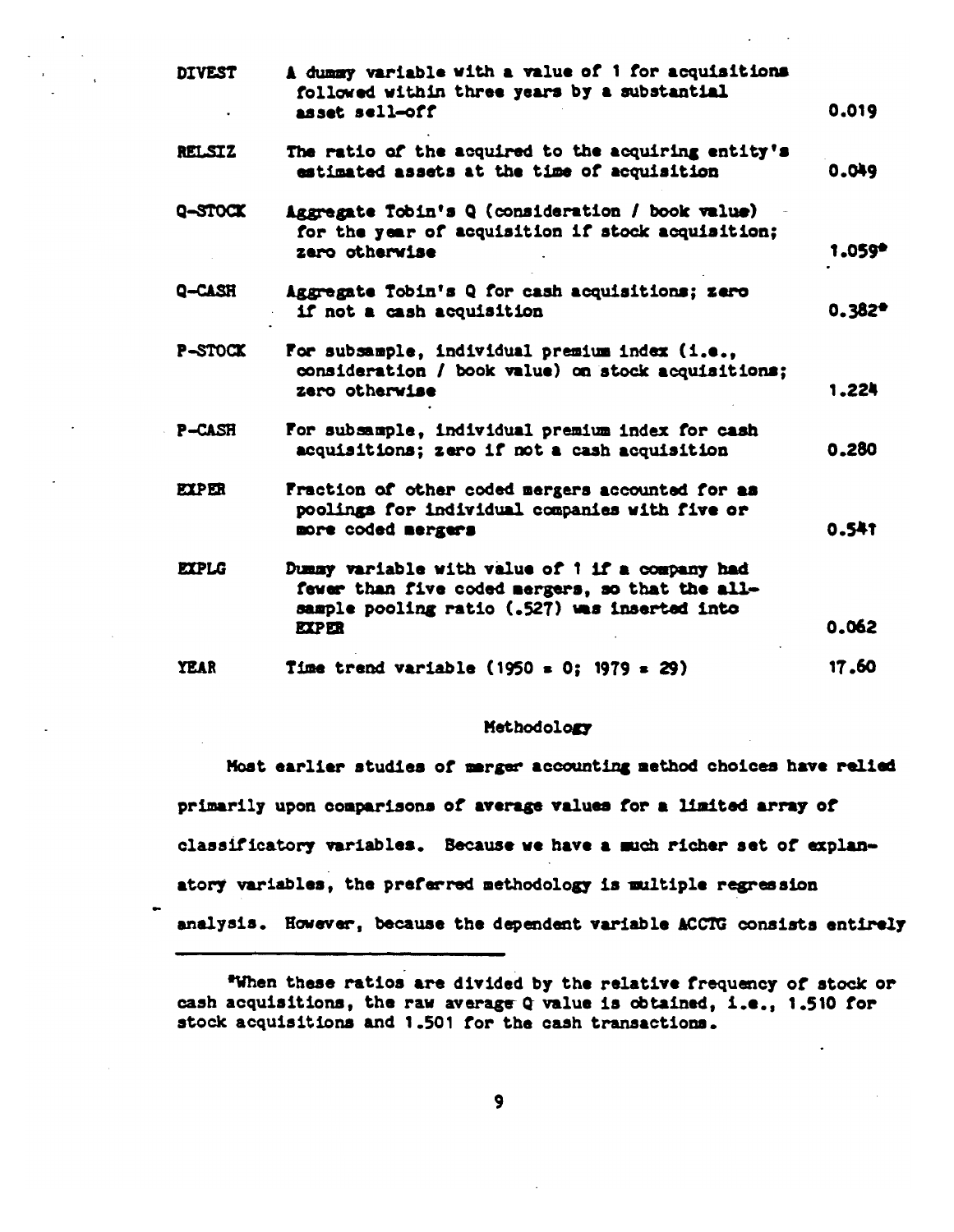of ones (for pooling) and zeroes (for purchase), the ordinary least squares regression technique has problems. The residual errors from such regressions tend to be bimodally distributed, violating the assumptions of normality and homoscedasticity required by classical statistical tests. Also, predicted values of the dependent variable can lie outside the tolerable range of  $0$  to  $+1$ .

To obtain statistically efficient estimates, we use instead the logit A logit regression estimates the probability that the technique. dependent variable will be equal to one, i.e., in our case, that a merger will be treated as a pooling. Concretely, it assumes that the probability will conform to a logistic transformation:

(1) 
$$
\Pr(\text{ACCTG = 1}) = \frac{\sum_{i=1}^{n} b_i X_{i,j}}{1 + e^{\frac{T}{1}b_i X_{i,j}}}.
$$

where  $X_{\pm 4}$  is the i<sup>th</sup> independent variable for acquisition j and  $b_1$  is a regression coefficient estimated nonlinearly by maximum likelihood methods for independent variable i. Note that although  $\Sigma$  b<sub>1</sub> X<sub>11</sub> can have either positive or negative values without bound, the logistic transformation ensures values of Pr(.) in the range of 0 to 1. When  $\sum b_i \sum_{i,j} = 0$ , Pr(.) = 0.5, i.e., pooling and purchase are equally likely. This feature makes logit a convenient predictor (i.e., predicting pooling when .  $\Sigma$  b<sub>i</sub> X<sub>11</sub>  $\geq$  0) that is more efficient statistically than so-called discriminant analysis methods.

A disadvantage of logit analysis is the difficulty of attaching intuitive meaning to the estimated b, coefficients. Analyzing a 1-0 dependent variable by ordinary least squares, one can interpret the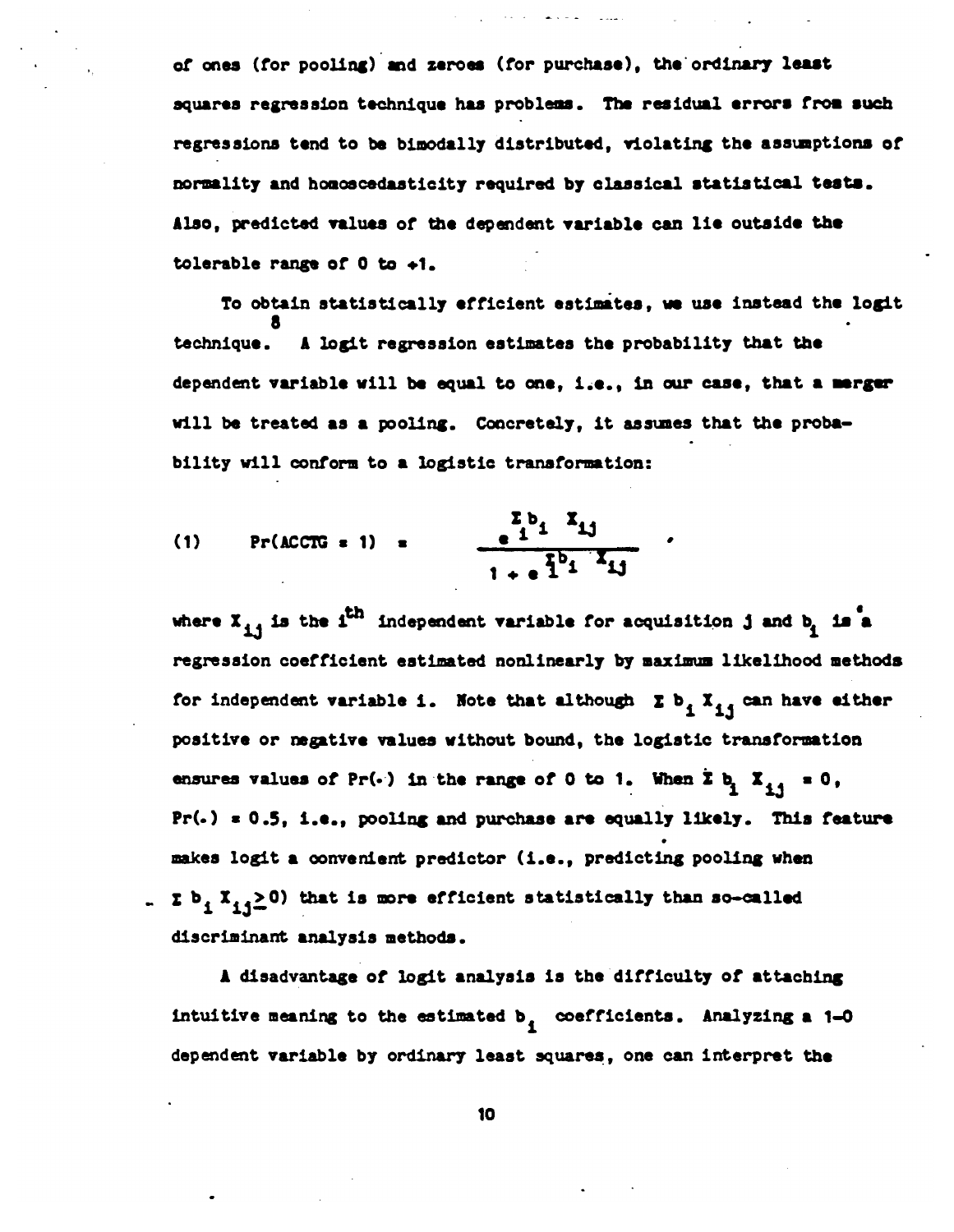coefficient estimates as the marginal increase in the probability of pooling associated with a unit increase in the explanatory variable. Such inferences cannot be drawn directly from logit analysis. However, by differentiating equation (1) with respect to  $X_{4,4}$ , one finds that the comparable probability can be approximated by  $b_1$  (Z(1 - Z)), where Z equals the estimated right-hand-side value of equation (1), with mean values of the independent variables substituted in for the  $X_{4,4}$ . For each logit regression presented, the corresponding approximation factor  $(2(1 - 2))$  will also be reported. In addition, for purposes of comparison, one least-squares regression for the full sample will be presented in the appendix to this paper.

#### The Results

An overview of sample patterns can be gained by examining the percentages of mergers that were accounted for as poolings, sub-classified by time period and key variables. The percentage pooling figures are as follows:

|                        | 1950-1979 | Pre-1970 | Post-1970 |
|------------------------|-----------|----------|-----------|
| All sample mergers     | 55%       | 59%      | 45%       |
| <b>Stock only</b>      | 81        | 82       | 80        |
| Cash only              | 8         | 10       | 5         |
| Mixed consideration    | 21        | 29       | 8         |
| Partial acquisition    | 12        | 17       | 6         |
| Subsequently divested  | 55        | 57       | 48        |
| RELSIZ $> .10$         | 62        | 68       | 31        |
| <b>RELSIZ &lt; .10</b> | 55        | 58       | 46        |
| Tobin's $Q > 1$        | 57        | 62       | 46        |
| Tobin's $Q < 1$        | 33        | 39       |           |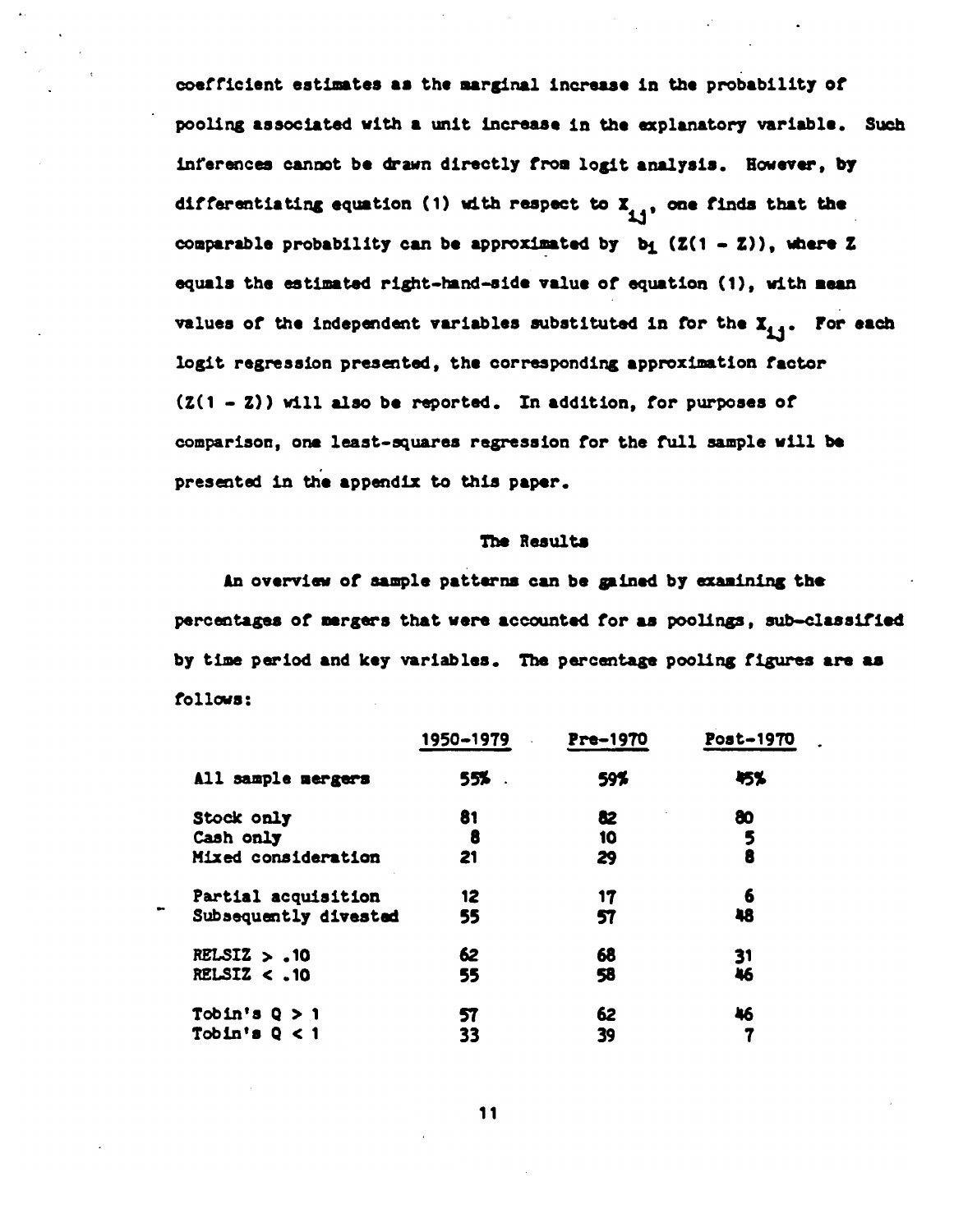The fraction of mergers treated as poolings is similar to that reported by Gagnon for 1955-58 samples, but much lower than in the later Copeland-Wojdak and Anderson-Louderback studies. There is clear evidence of a drop in the use of pooling after APB 16 appeared in 1970. All-stock acquisitions were much more apt to be treated as poolings than cash and mixed consideration transactions. Acquisitions of only a part of the seller's assets were characteristically handled as purchases, especially following APB 16. Mergers made when Tobin's Q was relatively high were more likely to be poolings, as expected for stock transactions, although on this point, multivariate analysis is plainly needed.

Table 1 presents the coefficient estimates from logit regressions for the full sample period (1950-79) and for the pre- and post-1970 subperiods. T-ratios for the coefficients are given in subscripted parentheses; statistical significance (one-tail tests) is shown at the .05 level by one asterisk and at the .01 level by two asterisks.

Many but not all of the a priori hypotheses are confirmed. There are clear differences between the pre- and post-1970 periods, as shown inter alia by a highly significant likelihood ratio of 112.5 in a test for homogeneity of coefficients between the two sub-periods. Before 1970, there was a significant trend toward pooling; after 1970, a weaker reverse trend materialized. The STOCK consideration variable performs only weakly before 1970 but strongly and in the expected direction after 1970. The STPLG\*STOCK correction term shows that acquisitions for which consideration form information was unavailable are wrongly characterized as typical of all transactions. Rather, they are more apt to be purchases.

 $12<sup>2</sup>$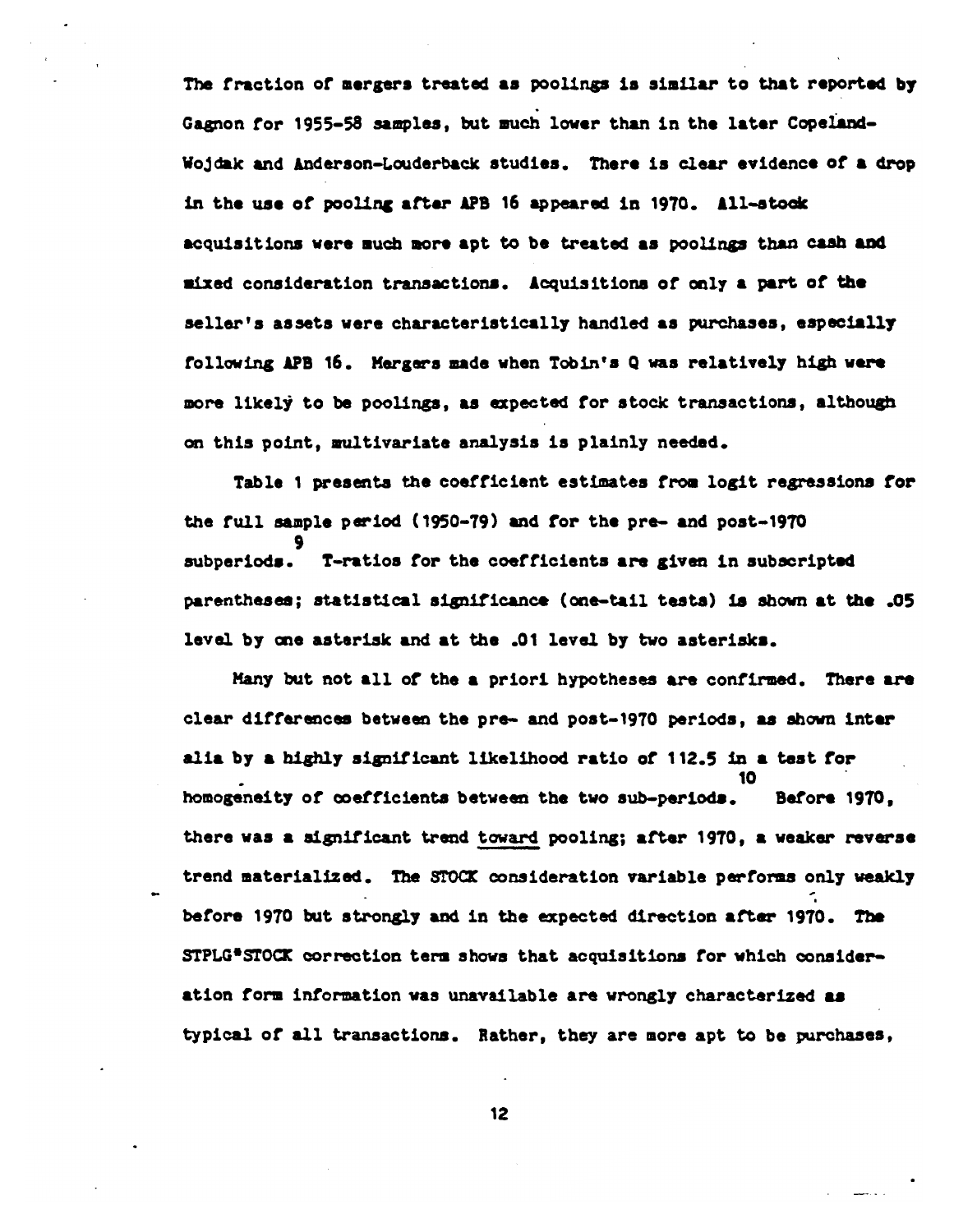presumably because they are small and made with cash. Mixed consideration acquisitions have unpredictable accounting method choices, all else equal. Acquisitions of only parts of an enterprise are unlikely to be treated as poolings. Sell-offs within three years of a merger make little difference in treatments, even after the 1970 APB guidelines called for purchase accounting when sell-off was contemplated. The 1970 guidelines appear to have obliterated the role of relative size, which was an important predictor previously. The most potent predictor of all is general company policy, reflected in the EXPER variable. Indeed, the company policy variable's impact is significantly greater in the post-1970 sample than before. The behavior of the aggregate Tobin's Q variable is surprising. For all years together, a high Q value was conducive to pooling accounting on stock (i.e., tax-free) transactions, as expected. However, the relationship deteriorates within time sub-periods, probably because Q values were relatively high before 1970 and relatively low thereafter, so that valuation effects at an aggregate level may have become confounded with time trend effects. To disentangle the relationships, we shall turn shortly to disaggregated Q data.

The line "Correct Predictions" tells what fraction of predictions turn out correctly when each acquisition's independent variables are plugged into the estimated logit equation and poolings are distinguished from purchases by equation values greater than or equal to 0.5. Using this discriminant technique, with or without a time period breakdown, correct predictions are made 84 percent of the time. This strong result is gratifying, since it implies that by applying the estimated model to the 2,265 acquisitions on which accounting method choice data are unavailable,

 $13<sub>1</sub>$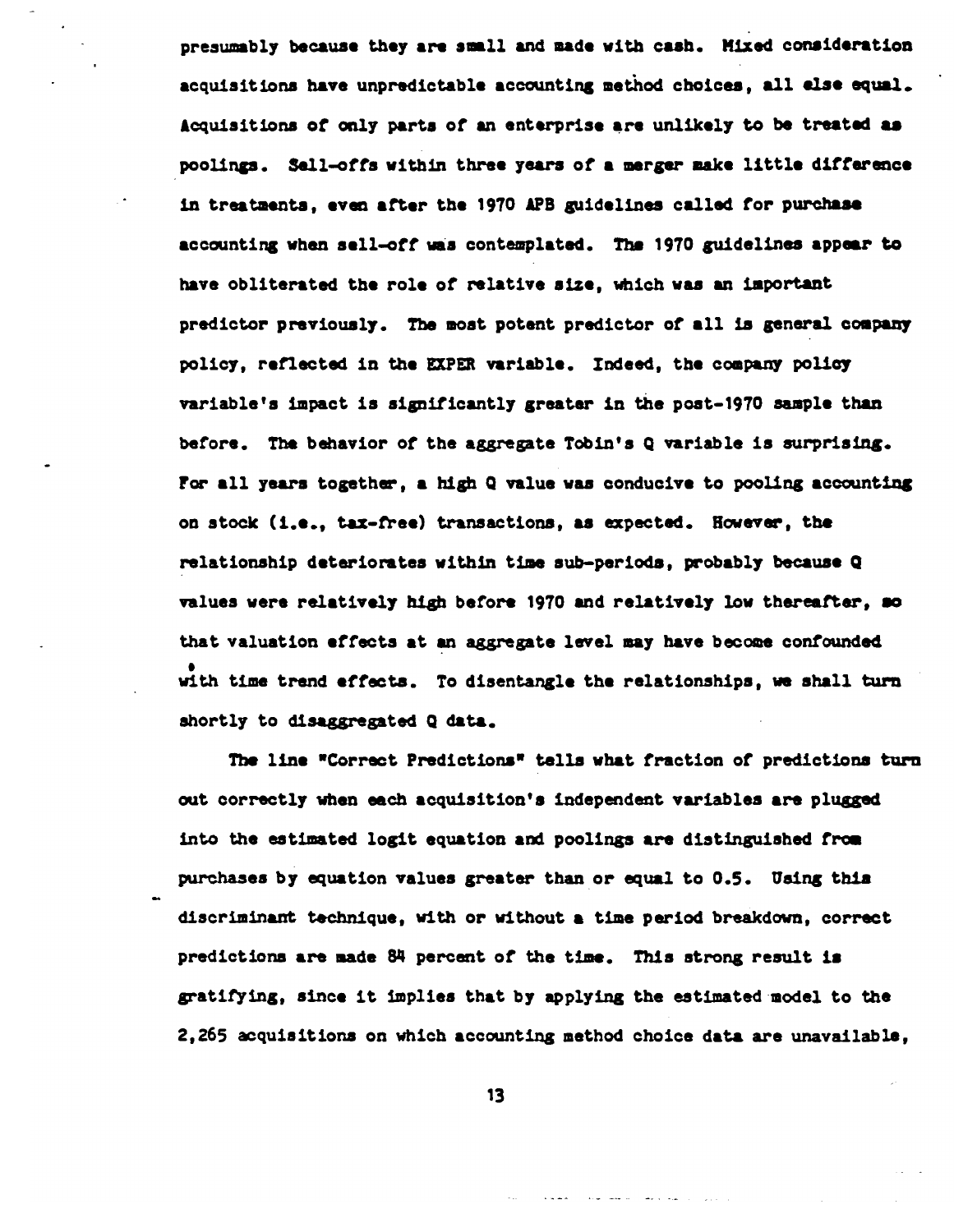only about 360 wrong predictions will be made (in a complete universe 11 encompassing 6.827 mergers). The higher degree of prediction accuracy after 1970 suggests that APB 16 succeeded in reducing the amount of ambiguity in purchase - pooling choices.

To see in more detail how these predictions are made, suppose Company ABC acquired Company XYZ through a pure stock transaction in 1968. XYZ was a whole company whose assets were 5 percent those of acquirer ABC. Of ABC's other acquisitions. 54 percent were accounted for as poolings. In 1968, the value of Tobin's Q as used here was 1.68. Assume also that XXZ was not divested within three years. Using the all-years coefficient values from Table 1, the computed value of  $\Sigma$  b<sub>1</sub>  $X_{11}$  is therefore:

| Constant | $-2.964$             |
|----------|----------------------|
| STOCK    | $+ 1.268$            |
| relstz   | $+1.295$ X 0.05      |
| YEAR     | $+0.0015 \times 18$  |
| EXPER    | $+3.409 \times 0.54$ |
| Q-STOCK  | $+0.832 \times 1.68$ |
|          |                      |

 $2b_1X_{11}$  $+ 1.634$ 

Substituting into equation (1), we have:

 $+1.634$ <br>(1 + e ) = 0.837. ←1.634 Pr(POOLING)

- Thus, we expect nearly 84 percent of mergers with the characteristics described to be poolings.

To identify the change in the probability of pooling associated with a change in some variable, the calculation must normally be repeated.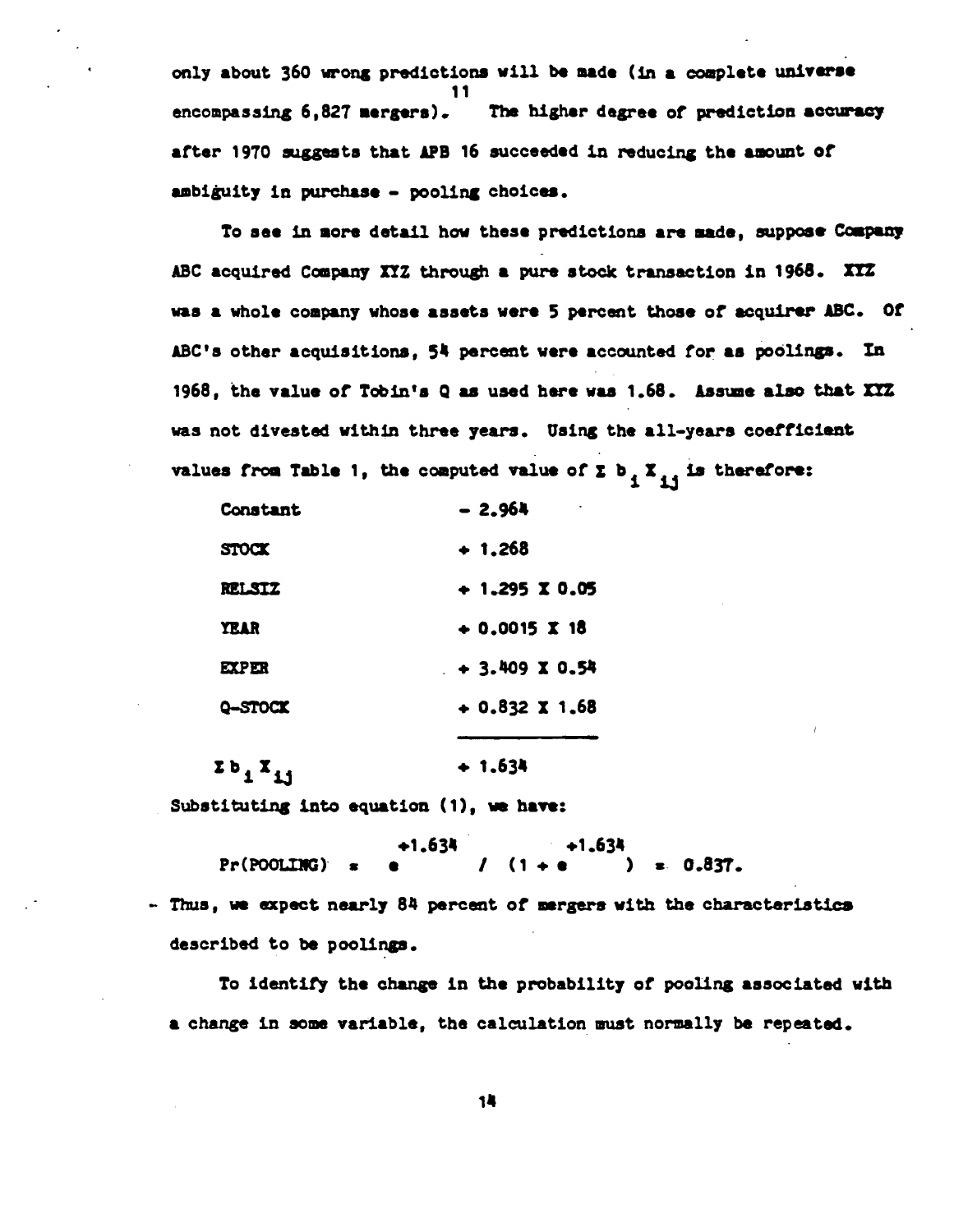Suppose the acquisition is made instead for cash. In this case, the  $+1.268$  value for STOCK is deducted, as is the Q-STOCK value of  $+0.832$  X 1.68, and to the equation is added a Q-CASH value of -0.752 X 1.68. The new  $\Sigma$  b<sub>1</sub>  $X_{1,1}$  = +1.634 - 1.268 - 1.398 - 1.263 = -2.295. Substituting this into equation (1), we obtain a probability of pooling of only 0.092. Marginally, the shift from stock to cash has reduced the probability of pooling from 0.837 to 0.092, or by 0.745. Clearly, the use of stock vs. cash makes a substantial difference.

Since this is a complex procedure, one may wish to use the short-cut method of estimating changes in the probability of pooling. The changes in  $\Sigma$  b,  $X_{i,j}$  terms in going from stock to cash acquisition sum to 3.929 (i.e., the three last terms in the calculation leading to -2.295 above). These are multiplied by the approximation factor 0.2475 (last line of Table 1, column 1), derived by inserting into the partial derivative of equation (1) mean or median values of all relevant values. By this calculation, the reduced probability of pooling is  $-3.929$  X 0.2475  $\pm$ -0.972, which, because of the non-marginal magnitude of the changes, exaggerates somewhat the true probability decrease.

Table 2 provides another perspective on the interactions between time, consideration choice, and the size of premiums paid by the acquiring firm. Its sample is limited to the 1,409 acquisitions for which data on both acquired entity assets and consideration paid were available. In exchange for a smaller sample, each merger can have its own Q-value, now relabelled P-STOCK or P-CASH. For this richer data set, stock acquisitions exhibit a stronger and more consistent tendency toward pooling, and in addition, there is strong evidence that for such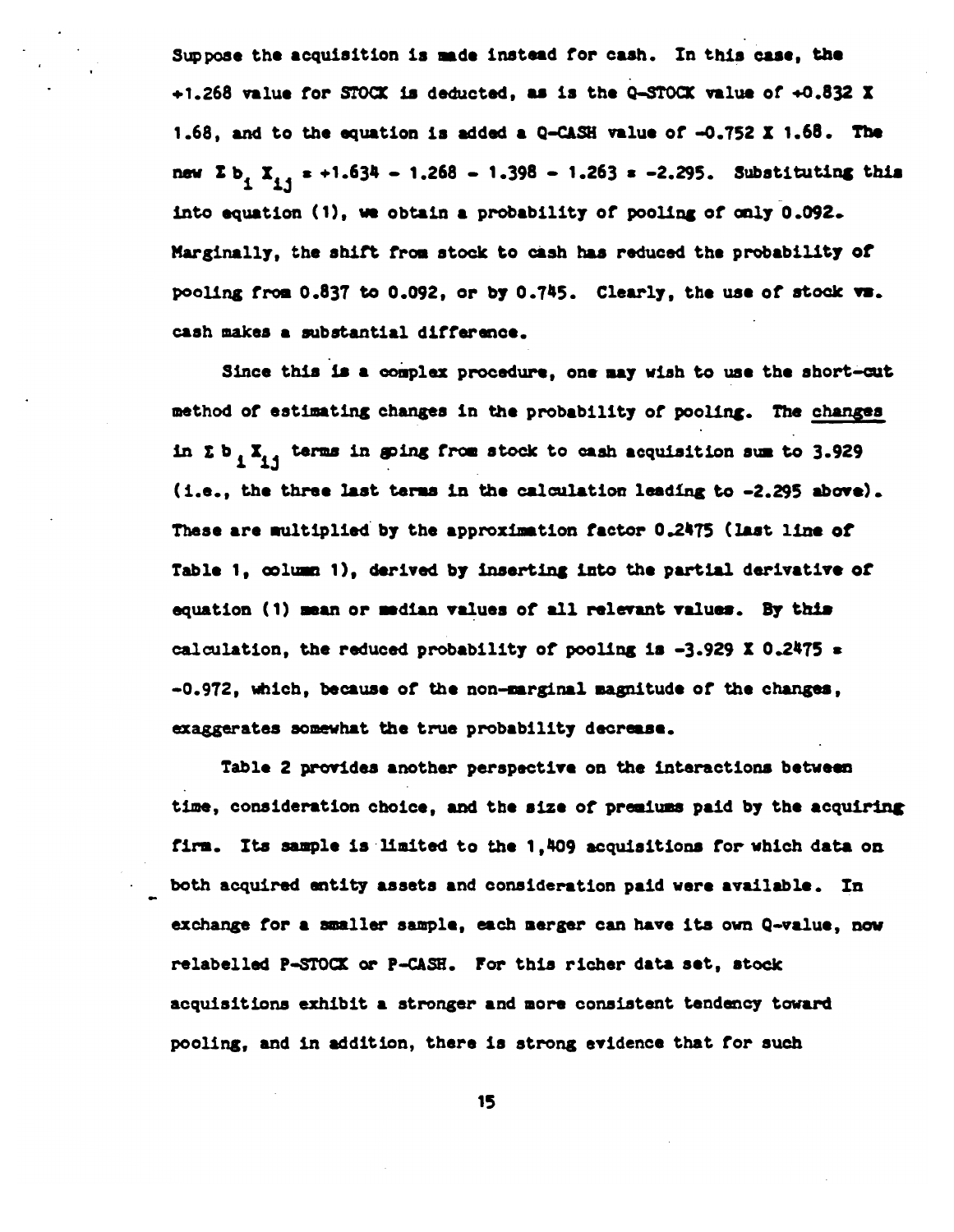acquisitions, as expected, pooling is more likely, the larger is the premium paid over book asset values. Surprisingly, the tendency to choose stock transaction accounting methods in a way that maximizes post-marger accounting earnings is stronger in the post-1970 period. This casts some doubt on the effectiveness of APB 16 in eliminating what was considered by many to be a significant abuse. For taxable all-cash acquisitions, the predicted negative premium relationship failed to materialize. Other relationships in Table 2 are similar to those of Table 1, except that the tendency toward purchase accounting on partial acquisitions is weaker, the dummy variable correcting for missing STOCK data cases is insignificant (probably because there are only 33 plugged data cases), and general company experience plays a somewhat weaker explanatory role.

The regressions of Table 2, like those of Table 1, show a trend toward increased use of pooling before 1970 and decreased use thereafter. Thus, they imply that APB 16 made the overall difference it was intended to make. However, an analysis of annual pooled merger percentages sows some seeds of doubt. The highest incidence of poolings (76 percent) was in 1968, with declines thereafter to 70 percent in 1969 and 65 percent in 1970, after which the declining trend continued to troughs of 31 percent in 1975 and 1976.

Is it possible that the concern over pooling leading to APB 16 induced behavioral changes even before formal regulatory corrections were implemented? Three further analyses were conducted in an attempt to locate the behavioral turning point more precisely, given possible changes over time in other choice-influencing variables. Because of the high cost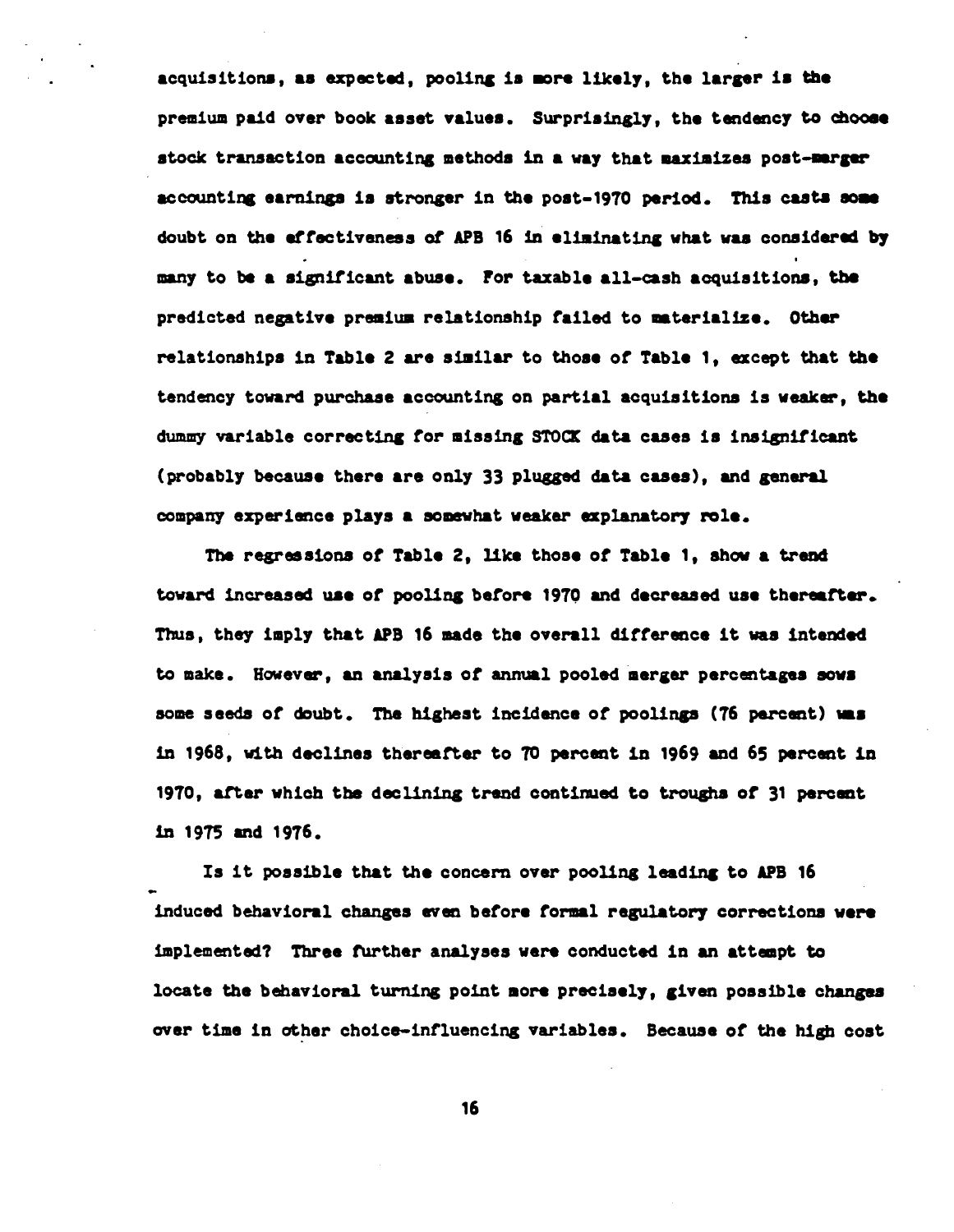of nonlinear logit estimation procedures, all were performed using ordinary least squares.

In place of the dichotomous linear trend variables broken at 1970, a quadratic time trend variable was substituted. As expected, it had the shape of an inverted U. The peak was in 1967 -- before APB 16 appeared. Second, a "switching of regimes" approach was pursued, testing for the turning point at which the t-statistic on a broken linear trend variable had its highest value. The best fit for spliced linear trend variables, first positive and then negative, proved to be for 1970, although the differences relative to adjacent year turning points were slight and statistically insignificant. The differences in R values between the regression with the best-fitting broken linear trend (peaking in 1970) and the quadratic trend (peaking in 1967) were minute -- the R were 0.5049 and 0.5044 respectively. Finally, multiplicative dummy variables for the years 1965-73 were interacted with the linear trend values, and through the computation of an incremental F-ratio. the linearity restriction was tested. With  $P(9, -1)$  of 1.94 significant at the 0.05 level, the hypothesis that the time trends were of a simple segmented linear form is rejected. All in all, this sequence of tests suggests that the turning point may have preceded the initial disclosure draft and final approval of APB 16. However, because "nested hypothesis" problems are unavoidable in - such switching of regimes tests, the statistical power of the tests is insufficient to be confident of this inference.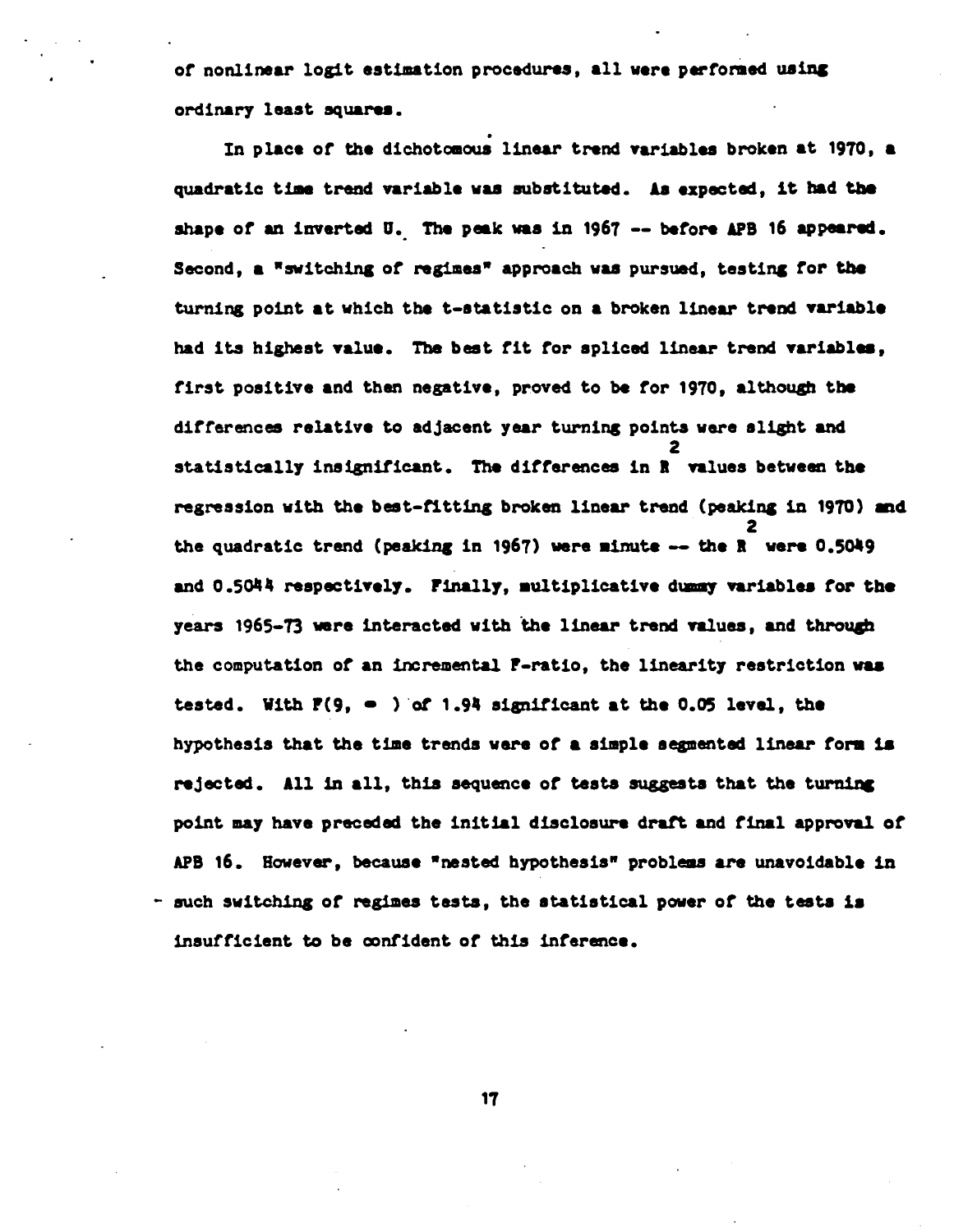#### Conclusion

The purpose of the analysis reported here was both to illuminate and predict choices between purchase and pooling of interest accounting. As a predictor, the model performs well, achieving success on 84 percent of all acquisitions within the full manufacturing company sample and nearly 87 percent on the acquisitions for which both consideration paid and assets data were available. The analysis also shows that U.S. corporations' merger accounting choices conformed reasonably well to the prevailing "rules of the game" and that there were clear behavioral changes induced by, or at least accompanying, the establishment of new rules in 1970 through APB 16. However, both before and after 1970, regulation clearly did not eliminate all managerial discretion. Some APB 16 criteria (e.g.. on mixed stock-cash acquisitions and subsequent divestitures) have little explanatory power. A large and indeed growing role is found for systematic inter-company policy differences. And for the smaller sample with complete consideration paid and asset data, the choice of accounting method was systematically influenced, both before and after 1970, by the size of premiums paid, which choices in turn affect post-merger earnings statements.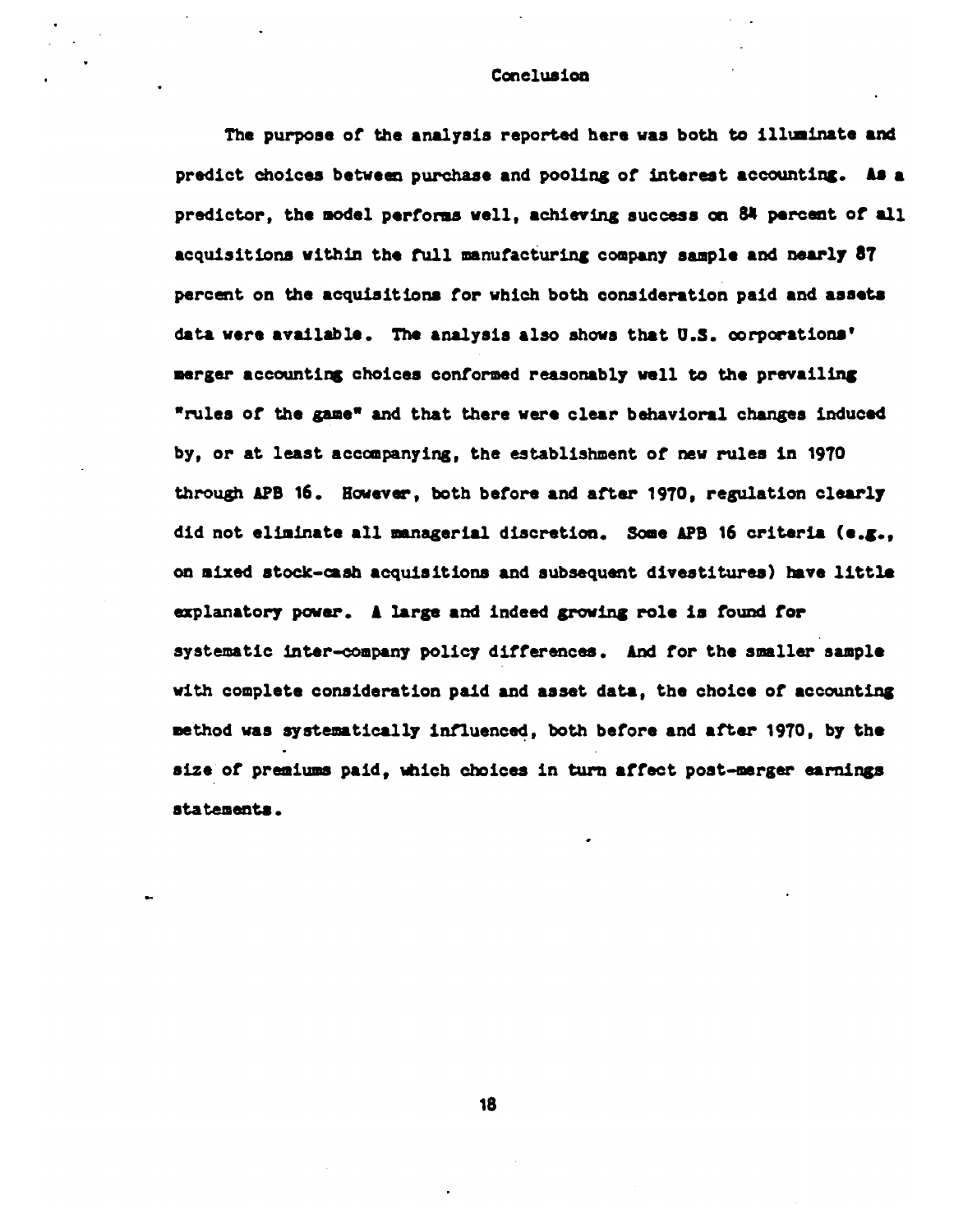## Logit Regressions Predicting the Probability<br>of Pooling of Interests Accounting: All Manufacturing Acquisitions

| Variable Name          | All Years             | Pre-1970               | Post-1970             |
|------------------------|-----------------------|------------------------|-----------------------|
|                        |                       |                        |                       |
| Constant               | $-2.96$ <sup>**</sup> | $-2.68$ <sup>**</sup>  | $-4.19*$              |
|                        | (3.26)                | (2.35)                 | (1.90)                |
| <b>STOCK</b>           | 1.268                 | 0.748                  | 5.854 **              |
|                        | (1.21)                | (0.58)                 | (2.97)                |
| STPLG STOCK            | $-1.587$ **           | $-1.032+$              | $-2.379$ **           |
|                        | (8.65)                | (4.68)                 | (5.81)                |
| <b>MIXED</b>           | $-0.300$              | $-1.501$               | 1.685                 |
|                        | (0.32)                | (1.28)                 | (0.92)                |
| <b>PARTIAL</b>         | $-1.22$ <sup>**</sup> | $-0.995$ <sup>**</sup> | $-1.654$ **           |
|                        | (5.01)                | (3.12)                 | (3.47)                |
| <b>DIVEST</b>          | $-0.177$              | $-0.638$               | 0.145                 |
|                        | (0.57)                | (1.52)                 | (0.26)                |
| <b>RELSIZ</b>          | $1.295 +$             | $1.704 +$              | $-1.022$              |
|                        | (4.22)                | (4.62)                 | (0.87)                |
| <b>YEAR</b>            | 0.0015                | $0.102**$              | $-0.092$ <sup>*</sup> |
|                        | (0.19)                | (7.53)                 | (2.11)                |
| <b>EXPER</b>           | $3.409 +$             | $3.091$ **             | 4.234**               |
|                        | (19.14)               | (14.30)                | (11.08)               |
| EXPLG EXPER            | $-0.387$              | $-0.181$               | $-0.217$              |
|                        | (1.25)                | (0.49)                 | (0.32)                |
| Q-STOCK                | $0.832**$             | 0.152                  | $-0.246$              |
|                        | (2.98)                | (0.47)                 | (0.38)                |
| <b>Q-CASH</b>          | $-0.752$              | $-1.733$ *             | 0.996                 |
|                        | (1.25)                | (2.24)                 | (0.90)                |
| Number of observations | 4,562                 | 2,850                  | 1,380                 |
| Correct predictions    | 84.2%                 | 82.5%                  | 86.7%                 |
| Approximation factor   | 0.2475                | 0.2346                 | 0.2265                |

Likelihood ratio in test for homogeneity of coefficients between time periods  $x$  112.5.

\* Significant at the .05 level, \*\* at the .01 level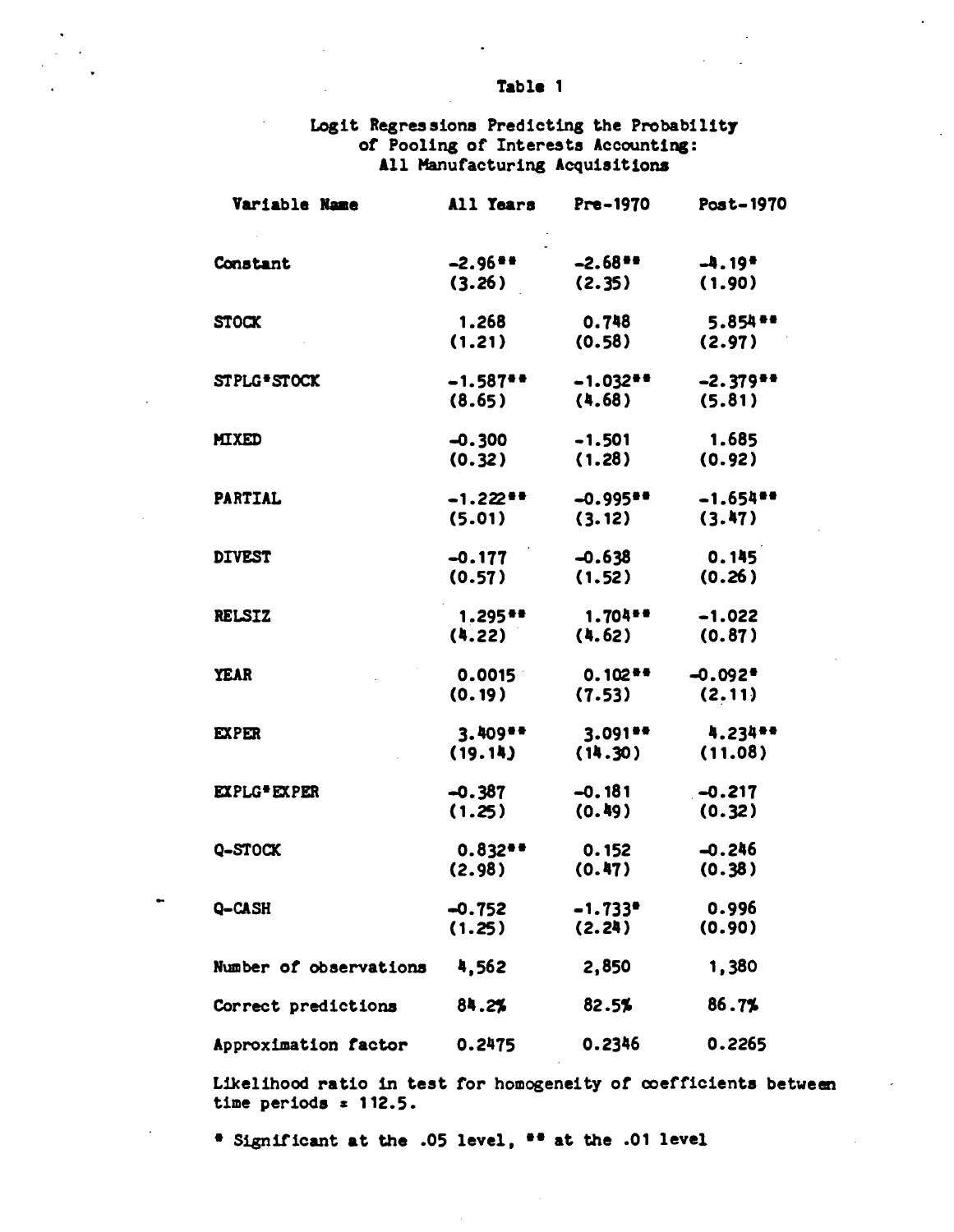Logit Regressions Predicting the Probability of Pooling of Interest Caccounting: Acquisitions with Both Asset and Consideration Paid Data

| Variable               | All Years             | Pre-1970   | Post-1970             |
|------------------------|-----------------------|------------|-----------------------|
| Constant               | $-3.488$              | $-4.747 +$ | $-0.301$              |
|                        | (7.85)                | (7.21)     | (0.19)                |
| STOCK                  | $2.973+$              | 3.411**    | $2.459$ **            |
|                        | (8.29)                | (6.37)     | (4.43)                |
| STPLG*STOCK            | 0.101                 | 0.738      | $-0.211$              |
|                        | (0.16)                | (0.84)     | (0.21)                |
| MIXED                  | $-0.085$              | $-0.011$   | $-0.654$              |
|                        | (0.16)                | (0.01)     | (0.58)                |
| <b>PARTIAL</b>         | $-0.802 +$            | $-0.098$   | $-2.320**$            |
|                        | (1.88)                | (0.17)     | (2.77)                |
| <b>DIVEST</b>          | 0.159                 | 0.210      | 0.664                 |
|                        | (0.23)                | (0.17)     | (0.72)                |
| <b>RELSIZ</b>          | 0.887                 | $0.920 +$  | $-1.912$              |
|                        | (2.12)                | (1.83)     | (1.09)                |
| <b>YEAR</b>            | $-0.027$ <sup>*</sup> | $0.068 +$  | $-0.155$ **           |
|                        | (1.94)                | (2.61)     | (2.50)                |
| <b>EXPER</b>           | 2.995                 | 2.692**    | $3.289$ <sup>**</sup> |
|                        | (8.63)                | (5.81)     | (5.75)                |
| <b>EXPLG*EXPER</b>     | $-0.579$              | $-0.150$   | $-1.287$              |
|                        | (1.00)                | (0.20)     | (1.24)                |
| P-STOCK                | $0.792$ <sup>**</sup> | 0.540**    | $1.020$ <sup>**</sup> |
|                        | (5.69)                | (3.07)     | (4.29)                |
| <b>P-CASH</b>          | 0.116                 | 0.244      | 0.059                 |
|                        | (0.75)                | (0.91)     | (0.27)                |
| Number of observations | 1,409                 | 744        | 612                   |
| Correct predictions    | 86.7%                 | 86.0%      | 88.1%                 |
| Approximation factor   | 0.2048                | 0.1762     | 0.2338                |

Likelihood ratio in test for homogeneity of coefficients between time periods  $= 34.8$ .

\* Significant at the .05 level; \*\* at the .01 level.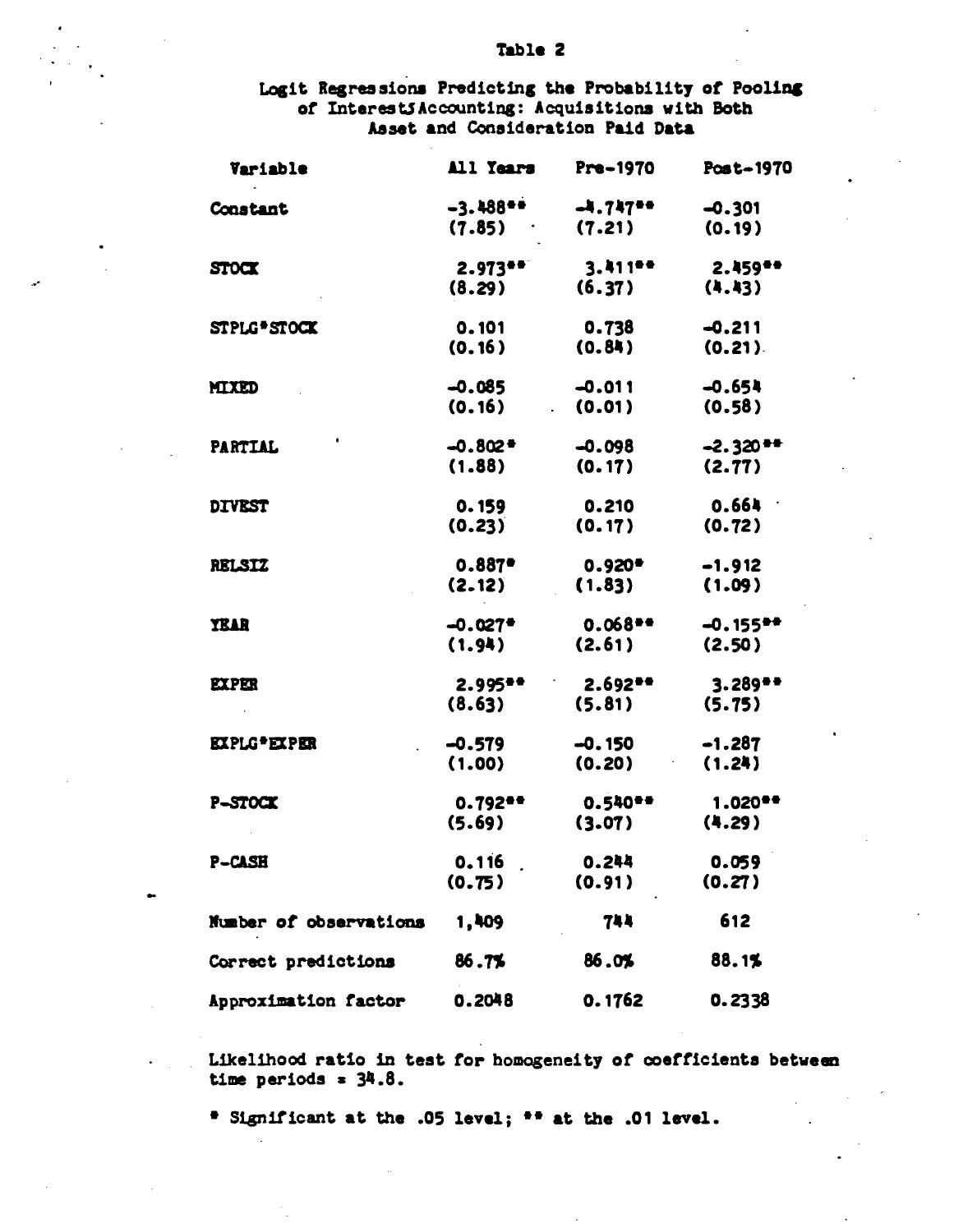#### **POOTNOTES**

1. See especially Gagnon (1967), Gagnon (1971), Copeland and Wojdak (1969), Anderson and Louderback (1975), and Hong, Kaplan, and Mandelker  $(1978)$ .

2. See Federal Trade Commission (1981-83).

3. For hard copies, Northwestern's library is now the best of the three, although the University of Illinois at Champaign-Urbana may have an even more comprehensive collection recently donated by Arthur Andersen &  $Co<sub>2</sub>$ 

4. Excluded from the count are 44 "dirty poolings," 37 consummated before 1970 and the remainder in 1970.

5. We adopt the common terminology here, even though the index and its application to take-overs was first proposed by Robin Marris.

6. This ratio is biased downward relative to a correct measure of premiums because the data for consideration paid normally do not include the value of debt and other liabilities assumed. Despite this limitation. it was highly correlated with an alternate annual Tobin's Q index published by von Furstenberg (1977), with the denominator adjusted from replacement to book values using conversion ratios supplied by John Musgrave of the U.S. Commerce Department's Bureau of Economic Analysis.

7. For a 1-0 dummy variable, the mean indicates the relative frequency of the unit value's incidence. Thus, the mean for ACCTG reveals that 55.4 percent of the sample mergers were poolings. The means given here are for manufacturing acquisitions only. However, the plug values used were for both manufacturing and nonmanufacturing acquisitions.

8. See Amemiya (1981).

9. As indicated in the text, the analysis here focuses on manufacturing acquisitions only. Information was also collected on 1,374 mergers in which the acquired company's lines of business were in nonmanufacturing categories. Ordinary least squares regressions revealed that the manufacturing and nonmanufacturing samples were significantly different in their estimated coefficient values. In particular, the STOCK coefficient had an unexpected negative sign (significant at the .10 level) in the normanufacturing regression. Also, the Q-STOCK coefficient was much larger for nonmanufacturing acquisitions, and the RELSIZ variable had the wrong sign but was insignificant.

10. With 12 degrees of freedom, the .05 significance level value of the likelihood ratio is 21.0.

11. To be sure, this is a minimum estimate, since some of the "known" choices are probably classified wrongly, despite double- and sometimes triple-checking. Company disclosures were often ambiguous, especially during the 1950s, and sometimes accounting method changes were made after. being announced, with only inconsistent disclosure of the changes.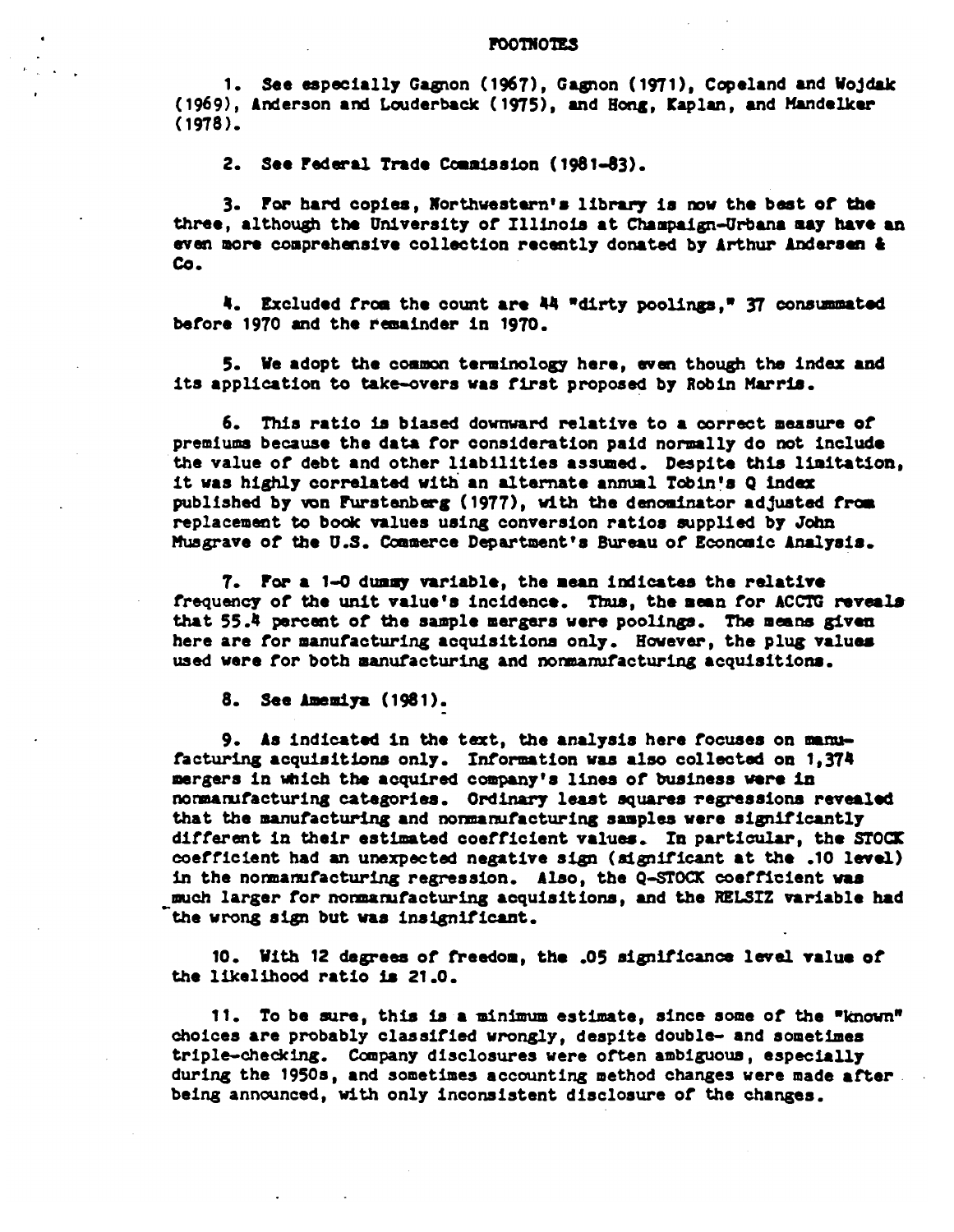Takeshi Amemiya, "Qualitative Response Models: A Survey," Journal of Economic Literature, December 1981, pp. 1483-1536.

American Institute of Certified Public Accountants, Accounting Principles Board, Opinion, "Business Combinations" (October 1970).

John C. Anderson and Joseph G. Louderback III. "Income Manipulation and Purchase-Pooling: Some Additional Results." Journal of Accounting Research, Autumn 1975, pp. 338-343.

Ronald M. Copeland and Joseph G. Wojdak, "Income Manipulation and the Purchase-Pooling Choice," Journal of Accounting Research, Autumn 1969, pp. 188-195.

George M. von Furstenberg, "Corporate Investment: Does Market Valuation Matter in the Aggregate?" Brookings Papers on Economic Activity, 1977, No. 2, pp. 347-397.

Jean-Marie Gagnon, "Purchase Versus Pooling of Interests: The Search for a Predictor," Empirical Research in Accounting: Selected Studies, 1967, Supplement to vol. 5, Journal of Accounting Research, pp. 187-204.

Jean-Marie Gagnon, "The Purchase-Pooling Choice: Some Empirical Evidence," Journal of Accounting Research, Spring 1971, pp. 52-72.

Hai Hong, Robert S. Kaplan, and Gershon Mandelker, "Pooling vs. Purchase: The Effects of Accounting for Mergers on Stock Prices." The Accounting Review, January 1978, pp. 31-47.

Samuel R. Sapienza, "Distinguishing Between Purchase and Pooling," The Journal of Accountancy, June 1961, pp. 35-40.

Samuel R. Sapienza, "Pooling Theory and Practice in Business Combinations," The A counting Review, April 1962, pp. 263-278.

U. S. Federal Trade Commission, Statistical Report: Annual Line of Business Report, Washington, 1981-1983.